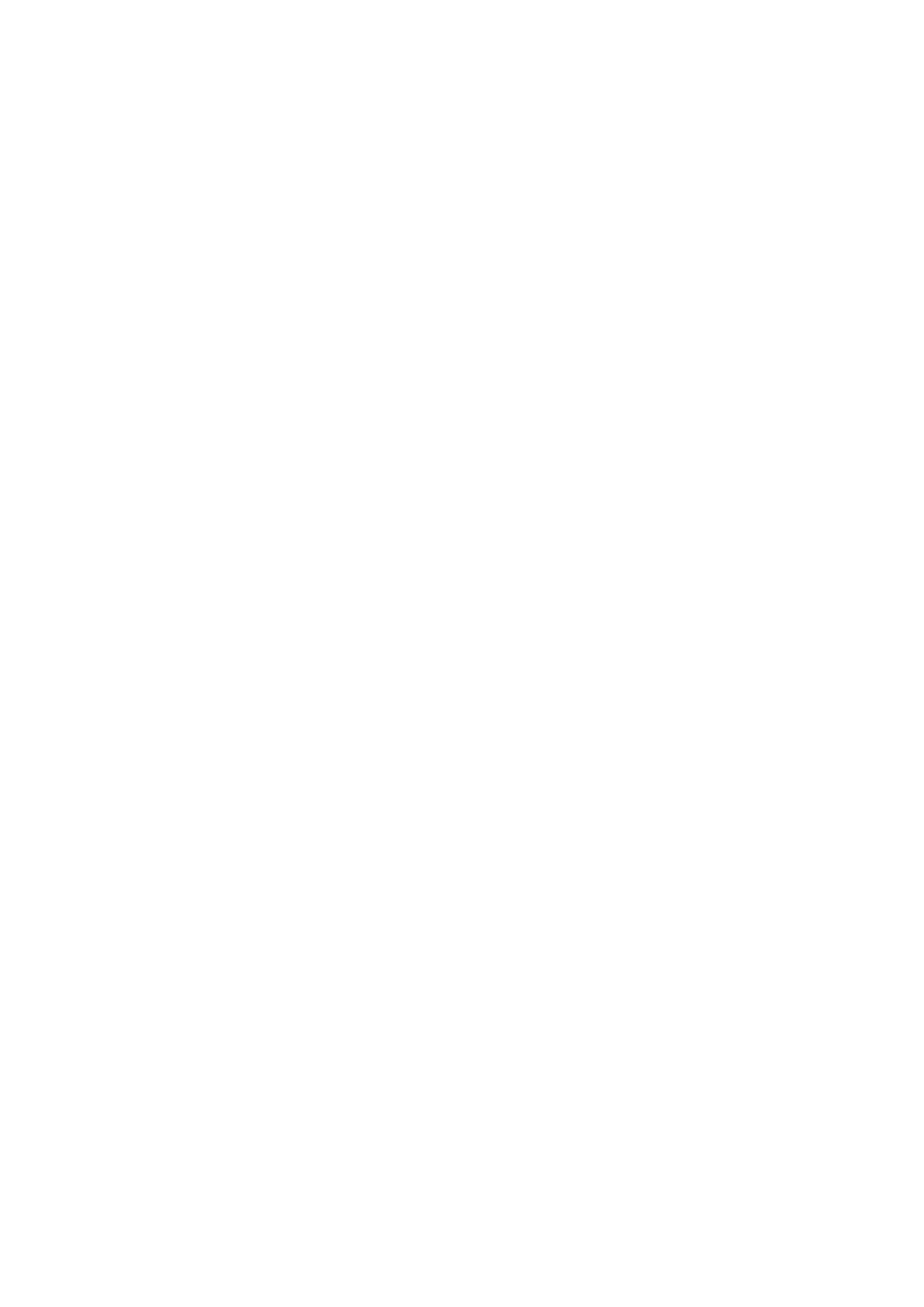# **Personal Property Securities (Commonwealth Laws) Act 2011**

### **Contents**

# **Part 1 — Preliminary**

| 2<br>3<br>5<br>$\overline{7}$<br>7<br>8<br>8<br>9 |
|---------------------------------------------------|
|                                                   |
|                                                   |
|                                                   |
|                                                   |
|                                                   |
|                                                   |
|                                                   |
|                                                   |
|                                                   |
| 10                                                |
|                                                   |
|                                                   |
| 11                                                |
|                                                   |
| 13                                                |
| 14                                                |
|                                                   |
| 14                                                |
|                                                   |
| 15                                                |
|                                                   |
|                                                   |
|                                                   |

As at 02 Nov 2015 Version 00-d0-03 page i Published on www.legislation.wa.gov.au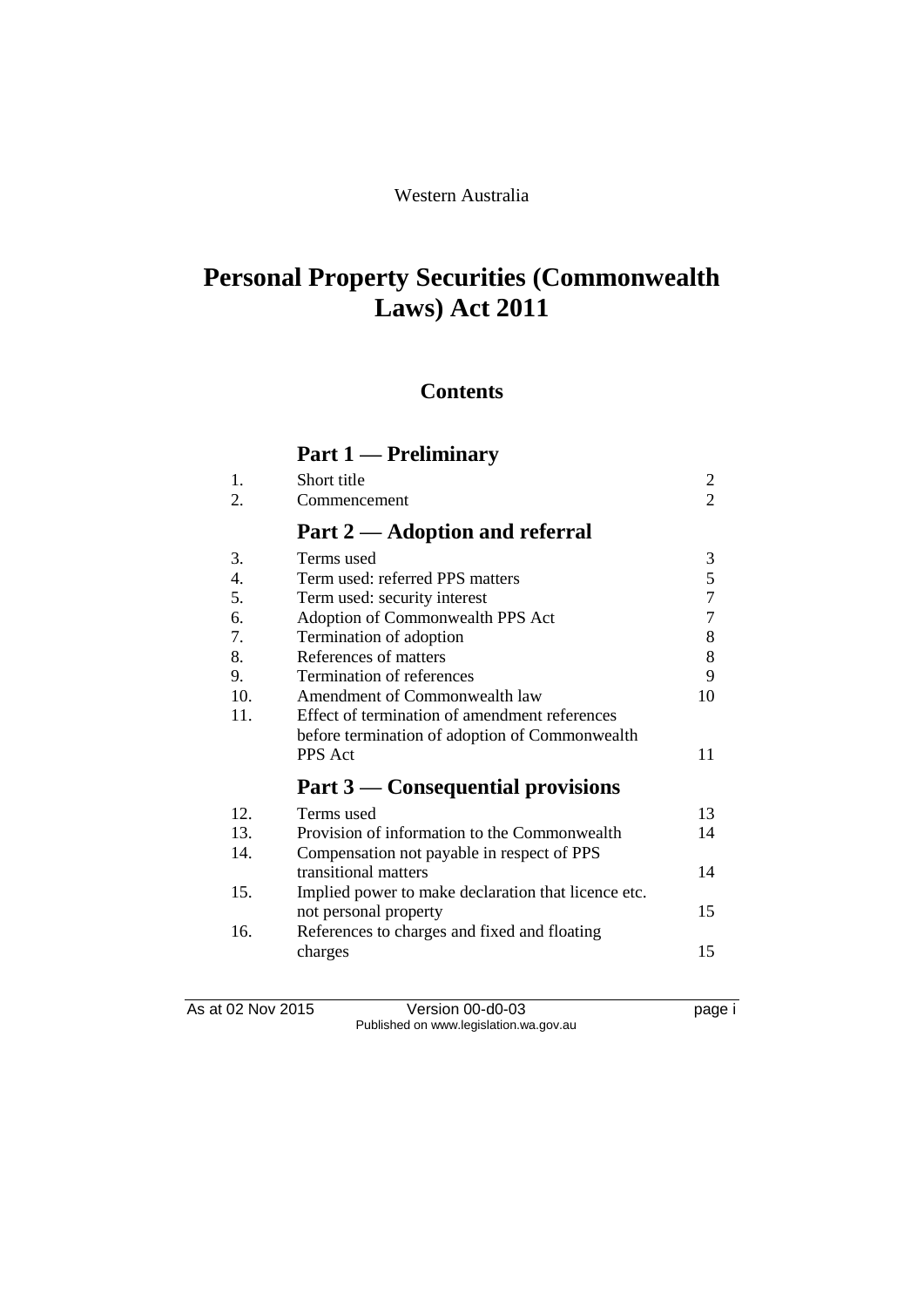#### **Contents**

| 17. | Enforcement of and other dealings with PPS<br>security interests restricted in certain |    |
|-----|----------------------------------------------------------------------------------------|----|
|     | circumstances                                                                          | 16 |
| 18. | Bills of sale records                                                                  | 18 |
| 19. | Regulations for transitional matters                                                   | 19 |
| 20. | Regulations                                                                            | 19 |
|     | <b>Notes</b>                                                                           |    |
|     | Compilation table                                                                      | 21 |
|     | Uncommenced provisions table                                                           | 21 |
|     |                                                                                        |    |

## **Defined terms**

page ii Version 00-d0-03 As at 02 Nov 2015 Published on www.legislation.wa.gov.au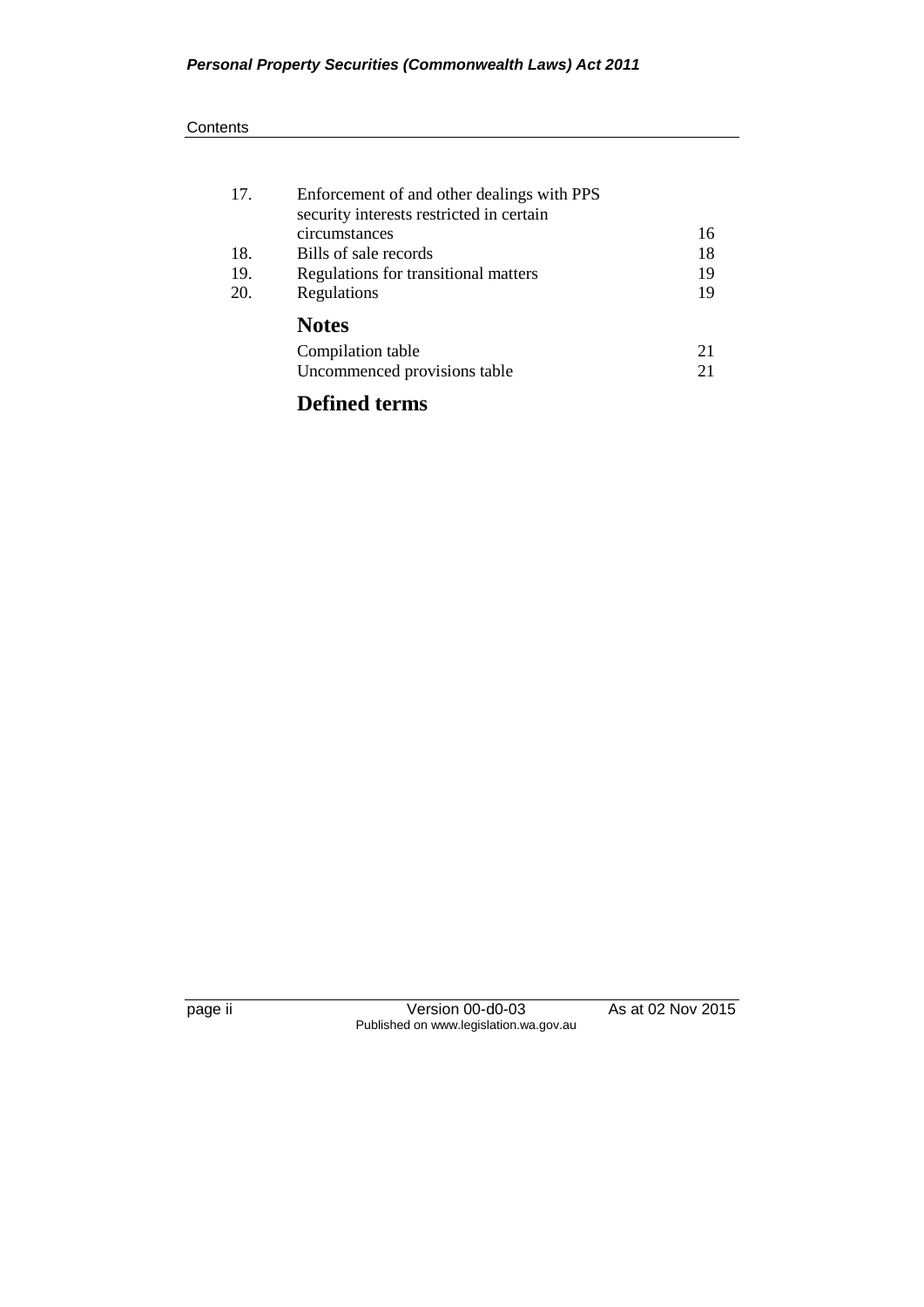

Western Australia

# **Personal Property Securities (Commonwealth Laws) Act 2011**

**An Act to adopt the** *Personal Property Securities Act 2009* **(Commonwealth) as amended by the** *Personal Property Securities (Consequential Amendments) Act 2009* **(Commonwealth), the**  *Personal Property Securities (Corporations and Other Amendments) Act 2010* **(Commonwealth) and the** *Personal Property Securities (Corporations and Other Amendments) Act 2011***, to refer certain matters relating to security interests in personal property to the Parliament of the Commonwealth, for the purposes of section 51(xxxvii) of the Constitution of the Commonwealth, and to enact consequential provisions.**

The Parliament of Western Australia enacts as follows:

As at 02 Nov 2015 Version 00-d0-03 page 1 Published on www.legislation.wa.gov.au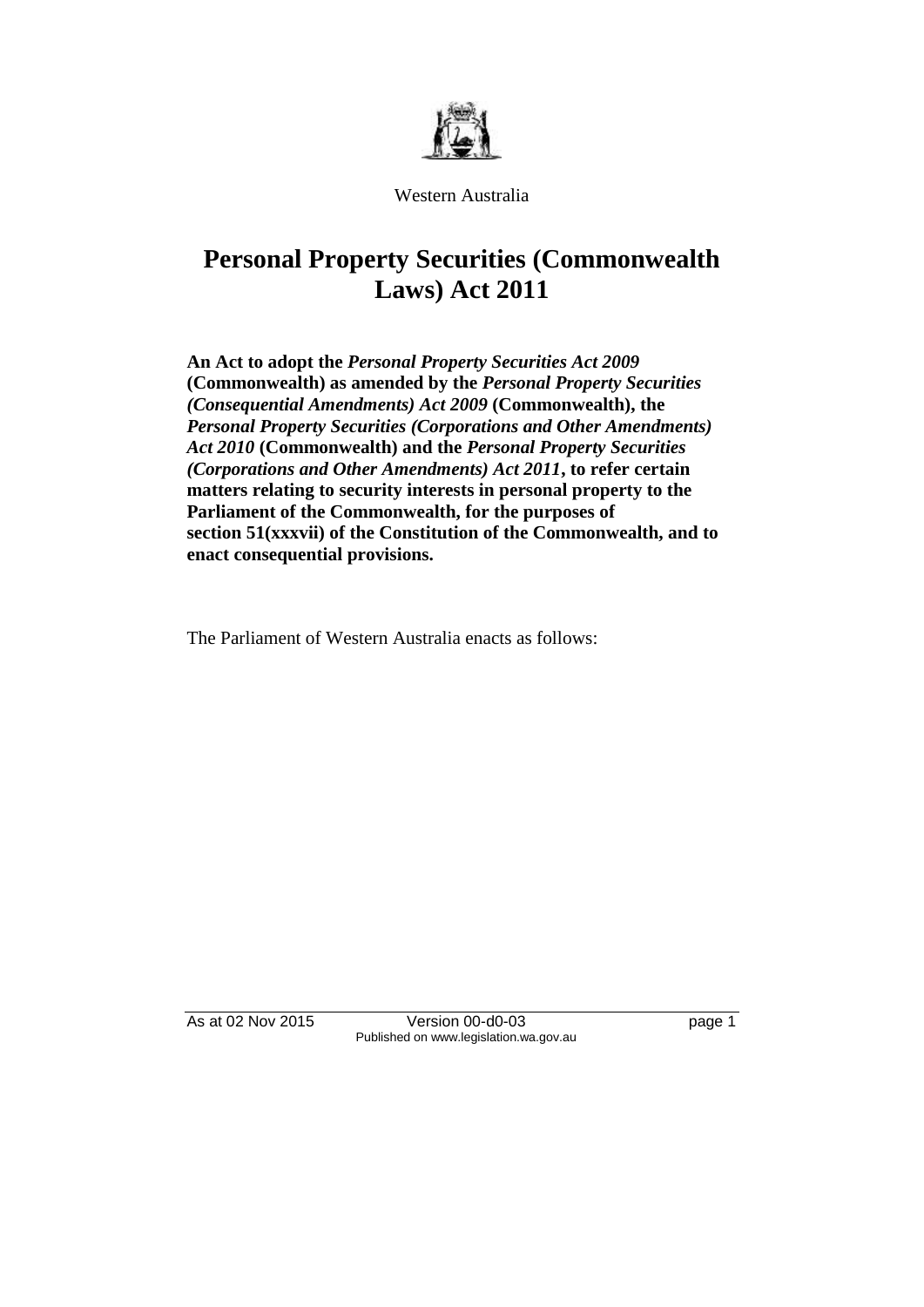### **Part 1 — Preliminary**

### **1. Short title**

This is the *Personal Property Securities (Commonwealth Laws) Act 2011*.

### **2. Commencement**

- (1) This Act comes into operation as follows
	- (a) Part  $1$  on the day on which this Act receives the Royal Assent;
	- (b) the rest of the Act other than sections 8(2) and (3) and 16 — on the day after that day;
	- (c) section  $16$  on the registration commencement time as defined in the *Personal Property Securities Act 2009* (Commonwealth) section 306(2);
	- (d) section  $8(2)$  and  $(3)$  on a day fixed by proclamation, and different days may be fixed for different provisions.
- (2) A proclamation cannot be made under subsection  $(1)(d)$  unless a draft of the proclamation has first been approved by each House of Parliament.

page 2 Version 00-d0-03 As at 02 Nov 2015 Published on www.legislation.wa.gov.au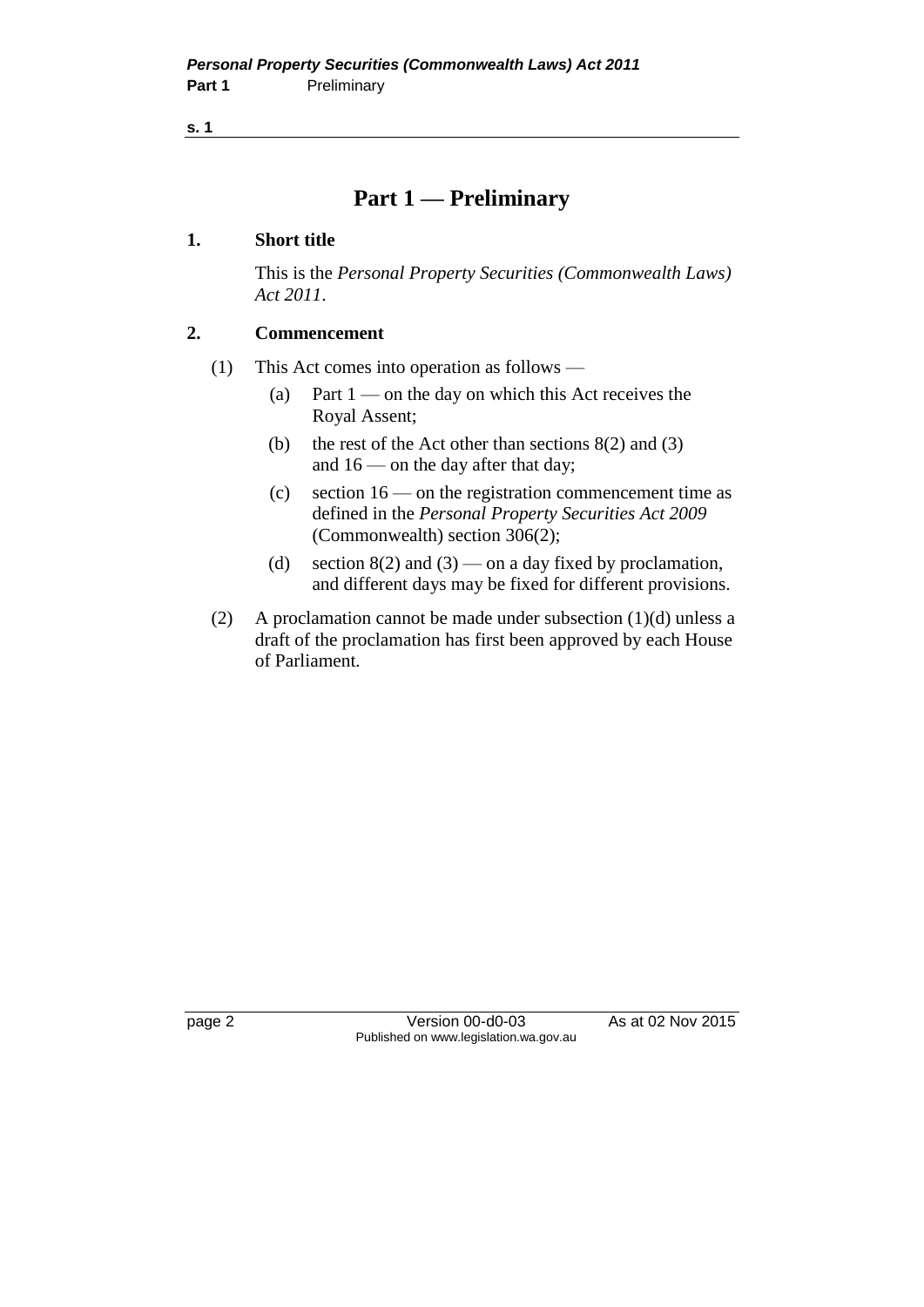# **Part 2 — Adoption and referral**

### **3. Terms used**

In this Part —

*adoption* means the adoption under section 6(1);

*amendment reference* means a reference under section 8(1), (2) or (3);

*Commonwealth PPS Act* means the *Personal Property Securities Act 2009* (Commonwealth) as amended by the *Personal Property Securities (Consequential Amendments) Act 2009* (Commonwealth), the *Personal Property Securities (Corporations and Other Amendments) Act 2010* (Commonwealth) and the *Personal Property Securities (Corporations and Other Amendments) Act 2011*, and as in force from time to time;

*Commonwealth PPS instrument* means any instrument (whether or not of a legislative character) that is made or issued under the Commonwealth PPS Act;

*crops* includes (but is not limited to) the kinds of things that are included in the definition of *crops* for the purposes of the relevant version of the Commonwealth PPS Act;

*excluded State statutory right* means a State statutory right that is declared by the law of the State by or under which it is granted not to be personal property for the purposes of the Commonwealth PPS Act;

*express amendment* of the Commonwealth PPS Act means the direct amendment of the text of that Act (whether by the insertion, omission, repeal, substitution or relocation of words or matter) by another Commonwealth Act, but does not include the enactment by a Commonwealth Act of a provision that has or will have substantive effect otherwise than as part of the text of the Commonwealth PPS Act;

*fixtures* means goods, other than crops, that are affixed to land;

As at 02 Nov 2015 Version 00-d0-03 page 3 Published on www.legislation.wa.gov.au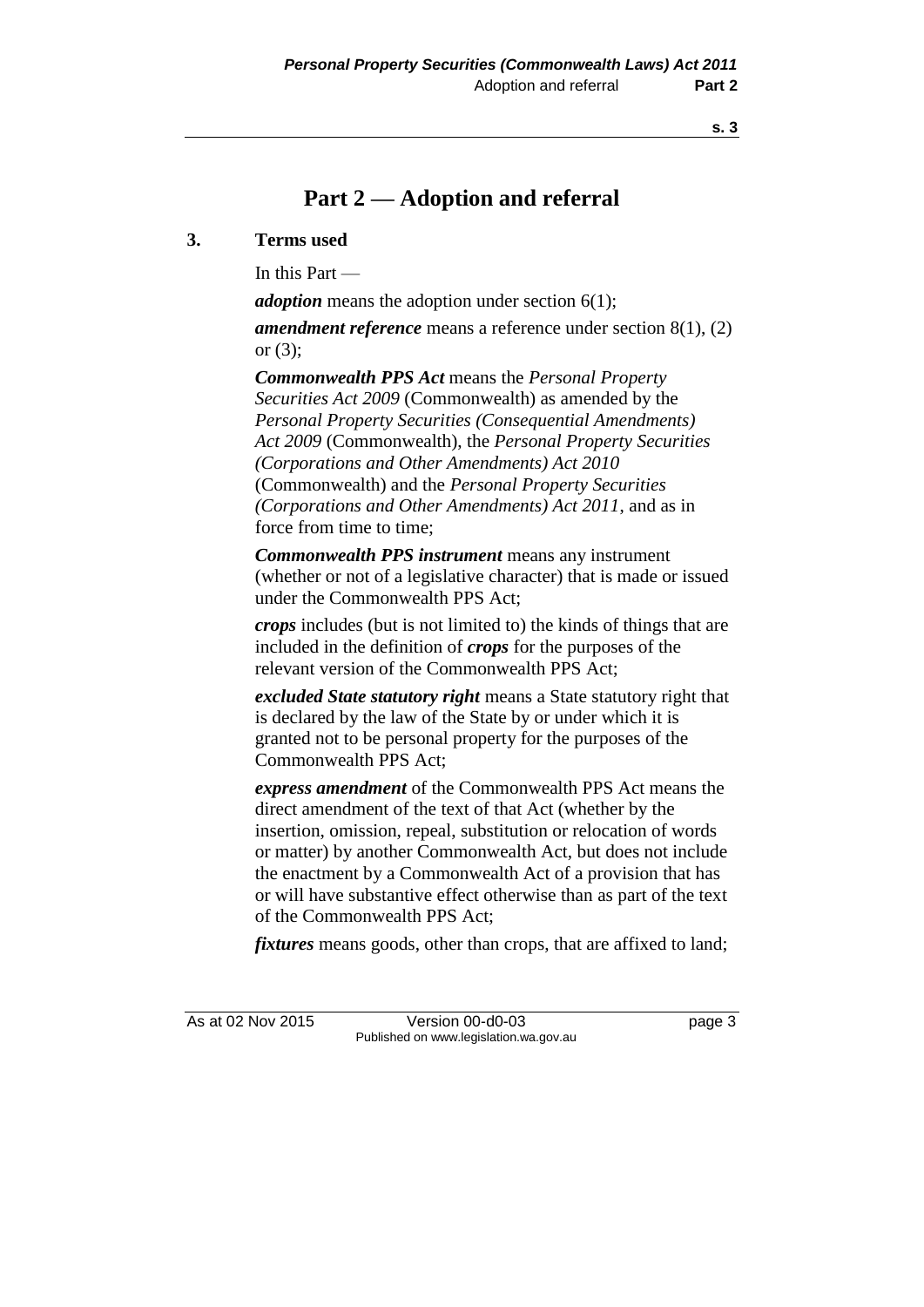*general law* means the principles and rules of the common law and equity to the extent to which they have effect in the State from time to time;

*goods* means personal property that is tangible property, and includes (but is not limited to) the kinds of things that are included in the definition of *goods* for the purposes of the relevant version of the Commonwealth PPS Act;

*interest*, in relation to property, includes a right in the property;

*land* includes all estates and interests in land, whether freehold, leasehold or chattel, but does not include goods that are affixed to land;

*law of the State* means any Act of the State or any instrument made under such an Act, whenever enacted or made and as in force from time to time;

*licence* means either of the following —

- (a) a transferable right, entitlement or authority to do one or more of the following —
	- (i) to manufacture, produce, sell, transport or otherwise deal with personal property;
	- (ii) to provide services;
	- (iii) to explore for, exploit or use a resource;
- (b) a transferable authority to exercise rights comprising intellectual property,

but does not include an excluded State statutory right;

*personal property* means property (including a licence) other than —

- (a) land; or
- (b) an excluded State statutory right;

*referred PPS matters*, in relation to personal property, has the meaning given in section 4;

*register* means any system for recording interests or information (whether in written or electronic form);

page 4 Version 00-d0-03 As at 02 Nov 2015 Published on www.legislation.wa.gov.au

**s. 3**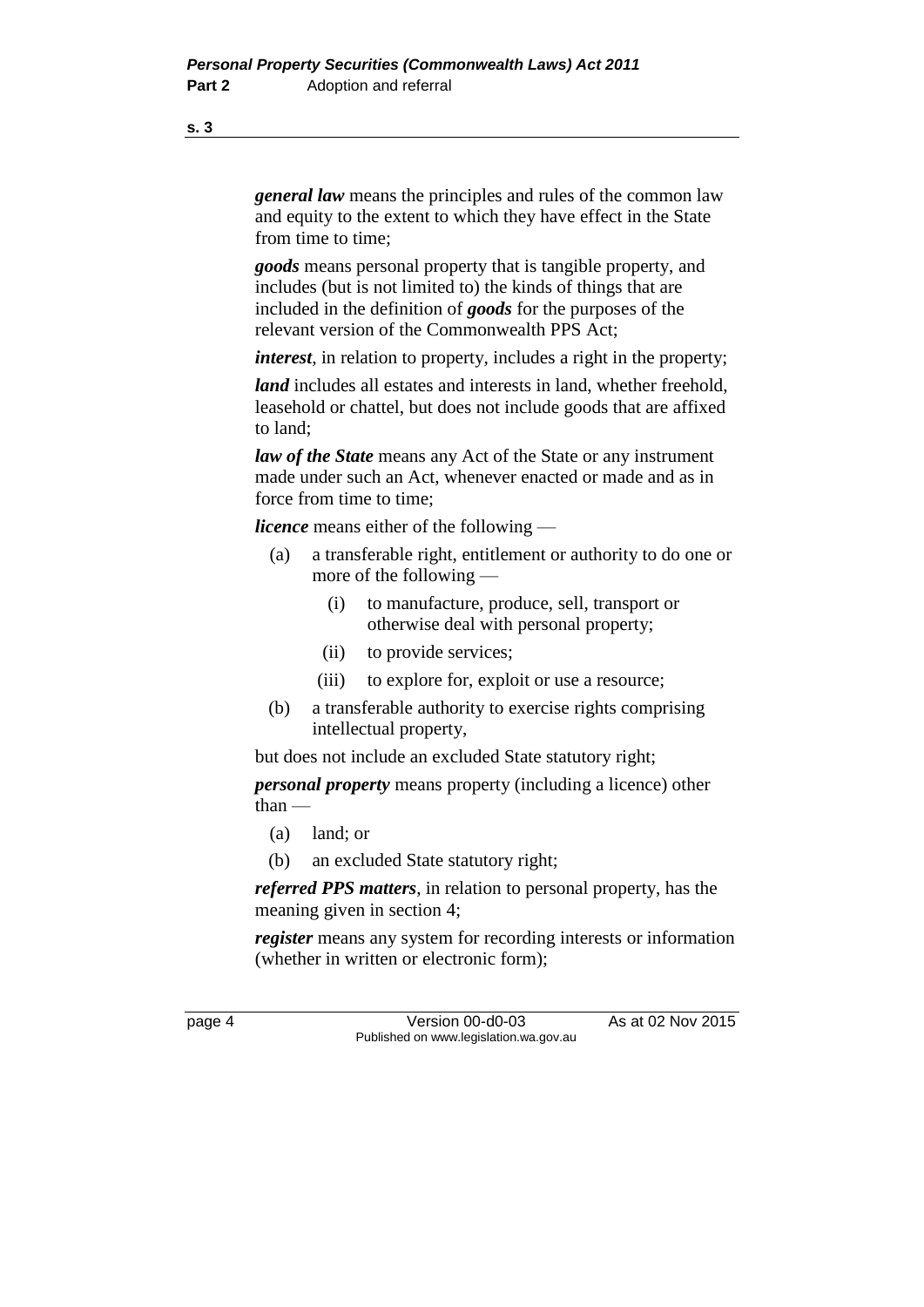*relevant version of the Commonwealth PPS Act* means the *Personal Property Securities Act 2009* (Commonwealth) as originally enacted, and as later amended by the *Personal Property Securities (Consequential Amendments) Act 2009* (Commonwealth), the *Personal Property Securities (Corporations and Other Amendments) Act 2010* (Commonwealth) and the *Personal Property Securities (Corporations and Other Amendments) Act 2011*;

*security interest* in personal property has the meaning given in section 5;

*State statutory right* means a right, entitlement or authority that is granted by or under a law of the State;

*transferable*, in relation to a right, entitlement or authority, means transferable under the general law or a law of the State by the holder of the right, entitlement or authority (whether or not the right, entitlement or authority is exclusive, and whether or not a transfer is restricted or requires consent);

*water right* means a right, entitlement or authority, whether or not exclusive, that is granted by or under the general law or a law of the State in relation to the control, use or flow of water, but does not include an excluded State statutory right.

### **4. Term used: referred PPS matters**

 $(1)$  In this Act —

*referred PPS matters*, in relation to personal property, means —

- (a) the matter of security interests in the personal property; and
- (b) without limiting the generality of paragraph (a), each of the following matters —
	- (i) the recording of security interests, or information with respect to security interests, in the personal property in a register;

As at 02 Nov 2015 Version 00-d0-03 page 5 Published on www.legislation.wa.gov.au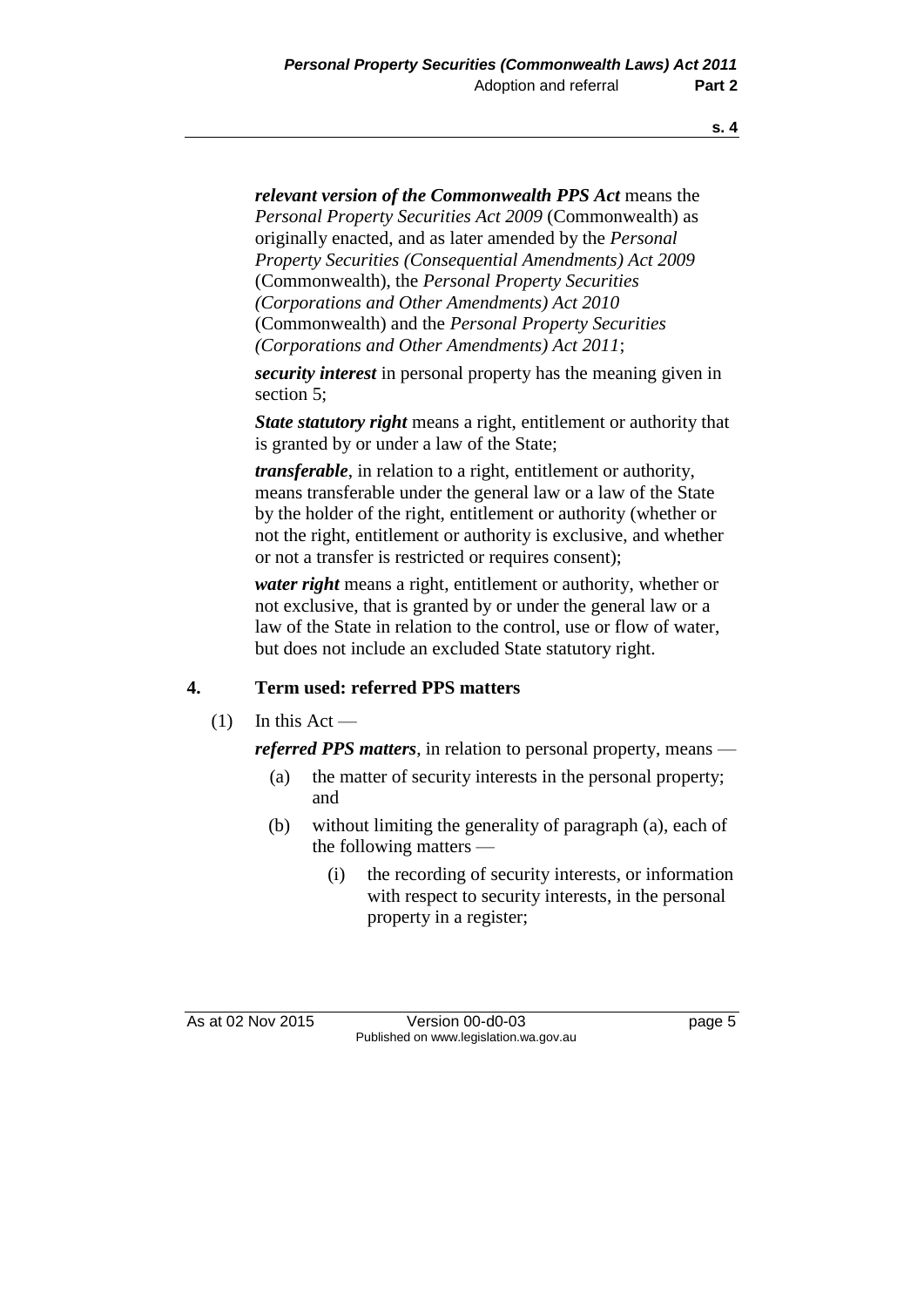- (iii) the enforcement of security interests in the personal property (including priorities to be given as between security interests, and as between security interests and other interests, in the personal property).
- (2) However, referred PPS matters does not include the matter of making provision with respect to personal property or interests in personal property in a manner that excludes or limits the operation of a law of the State to the extent that the law makes provision with respect to —
	- (a) the creation, holding, transfer, assignment, disposal or forfeiture of a State statutory right; or
	- (b) limitations, restrictions or prohibitions concerning the kinds of interests that may be created or held in, or the kinds of persons or bodies that may create or hold interests in, a State statutory right; or
	- (c) without limiting the generality of paragraph (a) or (b), any of the following matters —
		- (i) the forfeiture of property or interests in property (or the disposal of forfeited property or interests) in connection with the enforcement of the general law or any law of the State;
		- (ii) the transfer, by operation of that law of the State, of property or interests in property from any specified person or body to any other specified person or body (whether or not for valuable consideration or a fee or other reward).
- (3) In this section —

*forfeiture* means confiscation, seizure, extinguishment, cancellation, suspension or any other forfeiture.

page 6 Version 00-d0-03 As at 02 Nov 2015 Published on www.legislation.wa.gov.au

**s. 4**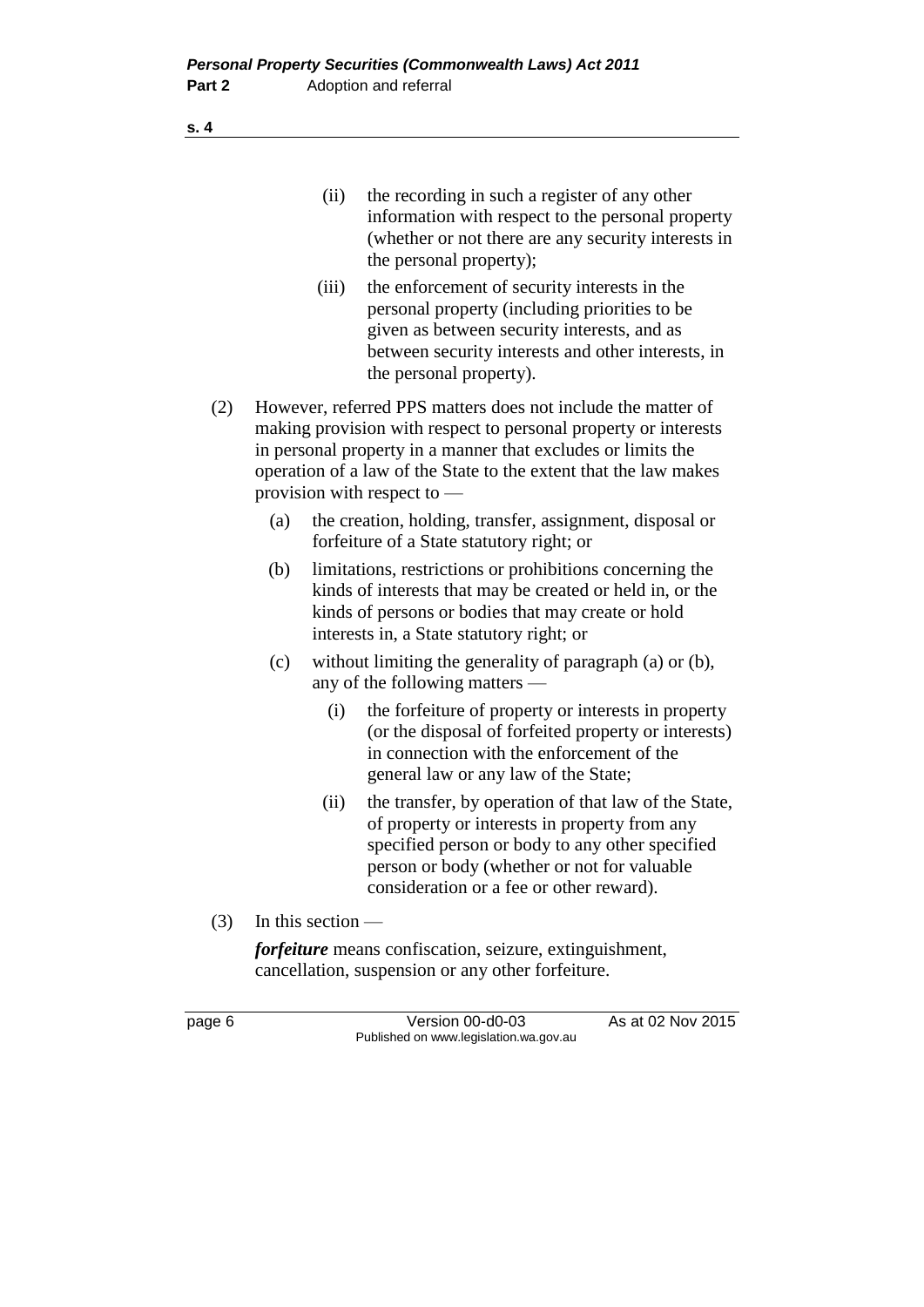### **5. Term used: security interest**

 $(1)$  In this Act —

*security interest* in personal property means an interest in relation to personal property provided for by a transaction that, in substance, secures payment or performance of an obligation (without regard to the form of the transaction or the identity of the person who has title to the property).

- (2) A security interest in personal property also includes the following interests in relation to personal property, whether or not the transaction concerned, in substance, secures payment or performance of an obligation —
	- (a) the interest of a transferee under a transfer of a monetary obligation or chattel paper;
	- (b) the interest of a consignor who delivers goods to a consignee under a consignment;
	- (c) the interest of a lessor or bailor under a lease or bailment of goods.
- (3) A security interest in personal property does not include a licence.
- (4) In this section —

*chattel paper* means one or more writings that evidence both a monetary obligation and a security interest in, or a lease of, specific personal property;

*writing* includes (but is not limited to) the kinds of things that are included in the definition of *writing* for the purposes of the relevant version of the Commonwealth PPS Act.

### **6. Adoption of Commonwealth PPS Act**

(1) The relevant version of the Commonwealth PPS Act is adopted within the meaning of section 51(xxxvii) of the Constitution of the Commonwealth.

As at 02 Nov 2015 Version 00-d0-03 page 7 Published on www.legislation.wa.gov.au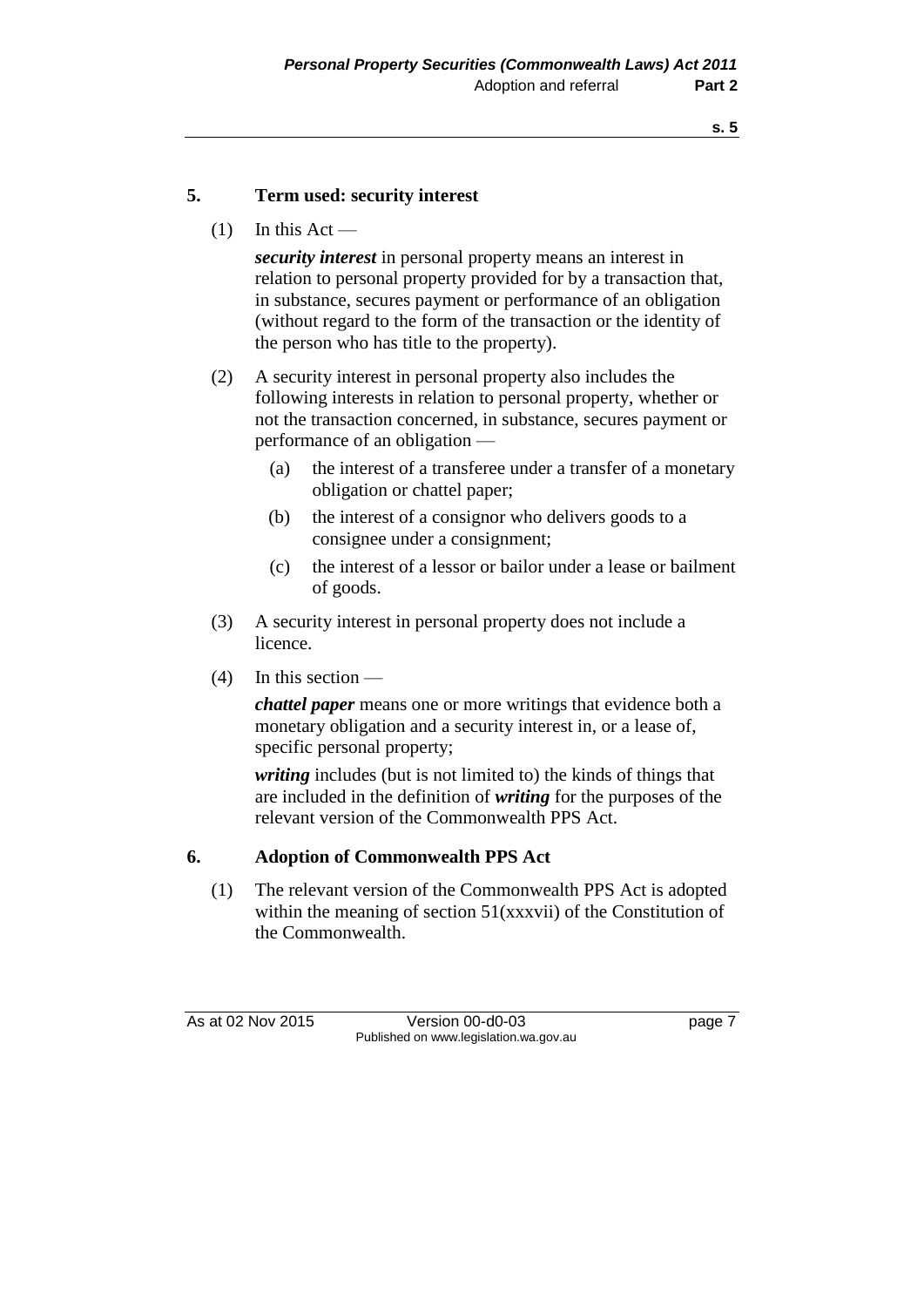- (2) The adoption has effect for a period
	- (a) beginning when this section commences; and
	- (b) ending at the end of the day fixed under section 7 as the day on which the adoption is to terminate,

but no longer.

### **7. Termination of adoption**

- (1) The Governor may, at any time, by proclamation published in the *Gazette*, fix a day as the day on which the adoption is to terminate.
- (2) A day fixed under subsection (1) must be no earlier than the first day after the end of the period of 12 months beginning with the day on which the proclamation is published under that subsection.
- (3) The Governor may, by proclamation published in the *Gazette*, revoke a proclamation published under subsection (1), in which case the revoked proclamation is taken (for the purposes of section 6) never to have been published.
- (4) A revoking proclamation has effect only if published before the day fixed under subsection (1).
- (5) The revocation of a proclamation published under subsection (1) does not prevent publication of a further proclamation under that subsection.
- (6) A proclamation cannot be made under subsection (1) unless a draft of the proclamation has first been approved by each House of Parliament.

### **8. References of matters**

(1) The referred PPS matters in relation to personal property (other than fixtures and water rights) are referred to the Parliament of the Commonwealth on the day on which this subsection commences, but only to the extent of the making of laws with

page 8 Version 00-d0-03 As at 02 Nov 2015 Published on www.legislation.wa.gov.au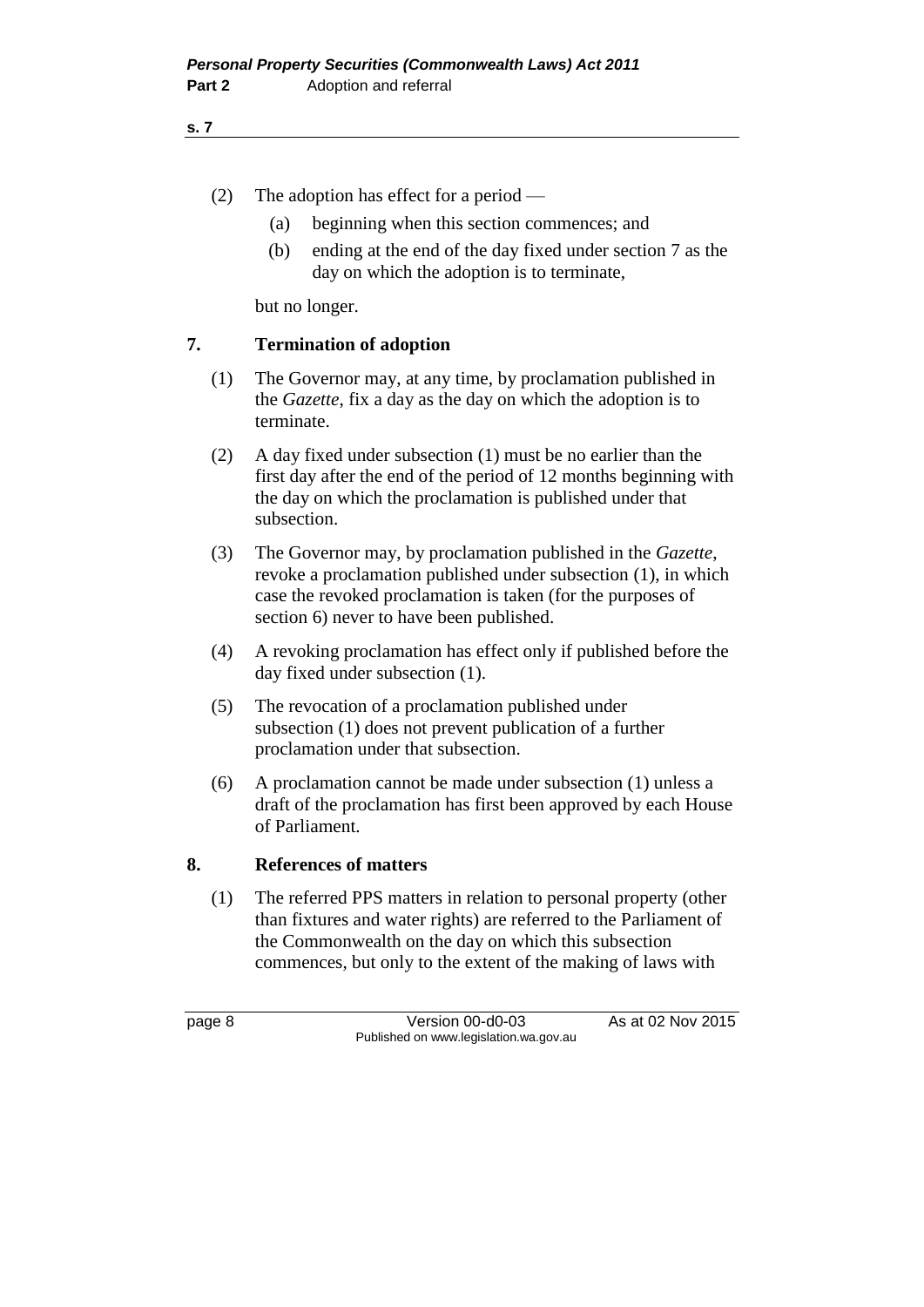respect to those matters in relation to property of that kind by making express amendments of the Commonwealth PPS Act.

- *[(2),(3) have not come into operation.]*
	- (4) Except as provided by subsection (1), the operation of each of subsections  $(1)$ ,  $(2)$  and  $(3)$  is not affected by the other subsections.
	- (5) The reference of any matter under subsection  $(1)$ ,  $(2)$  or  $(3)$  has effect only —
		- (a) if and to the extent that the matter is not included in the legislative powers of the Parliament of the Commonwealth (otherwise than by a reference for the purposes of section 51(xxxvii) of the Constitution of the Commonwealth); and
		- (b) if and to the extent that the matter is included in the legislative powers of the Parliament of the State.
	- (6) Despite any other provision of this section, a reference under subsection (1), (2) or (3) has effect for a period —
		- (a) beginning when the subsection under which the reference is made commences; and
		- (b) ending at the end of the day fixed under section 9 as the day on which the reference is to terminate,

but no longer.

### **9. Termination of references**

- (1) The Governor may, at any time, by proclamation published in the *Gazette*, fix a day as the day on which any or all of the amendment references that have effect are to terminate.
- (2) A day fixed under subsection (1) must be no earlier than the first day after the end of the period of 12 months beginning with the day on which the proclamation is published under that subsection.

As at 02 Nov 2015 Version 00-d0-03 page 9 Published on www.legislation.wa.gov.au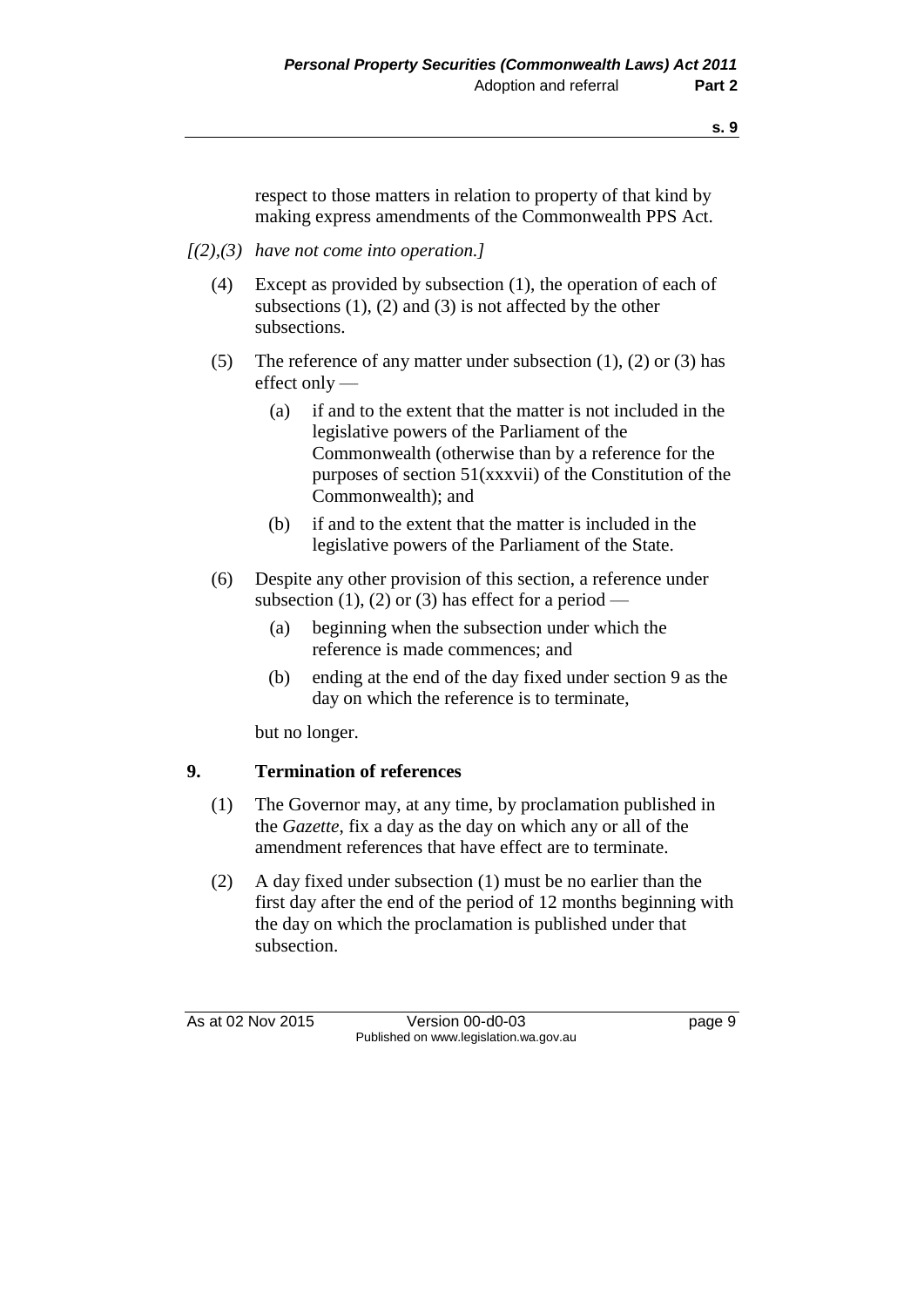- (3) The Governor may, by proclamation published in the *Gazette*, revoke a proclamation published under subsection (1), in which case the revoked proclamation is taken (for the purposes of section 8) never to have been published.
- (4) A revoking proclamation has effect only if published before the day fixed under subsection (1).
- (5) The revocation of a proclamation published under subsection (1) does not prevent publication of a further proclamation under that subsection.
- (6) A proclamation cannot be made under subsection (1) unless a draft of the proclamation has first been approved by each House of Parliament.

### **10. Amendment of Commonwealth law**

For the avoidance of doubt, it is the intention of the Parliament of the State that —

- (a) the Commonwealth PPS Act may be expressly amended, or have its operation otherwise affected, at any time after the commencement of section 6(1) by provisions of Commonwealth Acts the operation of which is based on legislative powers that the Parliament of the Commonwealth has on account of a reference of any matters, or the adoption of the relevant version of the Commonwealth PPS Act, under section 51(xxxvii) of the Constitution of the Commonwealth; and
- (b) the Commonwealth PPS Act may be expressly amended, or have its operation otherwise affected, at any time after the commencement of section 6(1) by provisions of Commonwealth Acts the operation of which is based on legislative powers that the Parliament of the Commonwealth has apart from a reference of any matters, or the adoption of the relevant version of the Commonwealth PPS Act, under section 51(xxxvii) of the Constitution of the Commonwealth; and

page 10 Version 00-d0-03 As at 02 Nov 2015 Published on www.legislation.wa.gov.au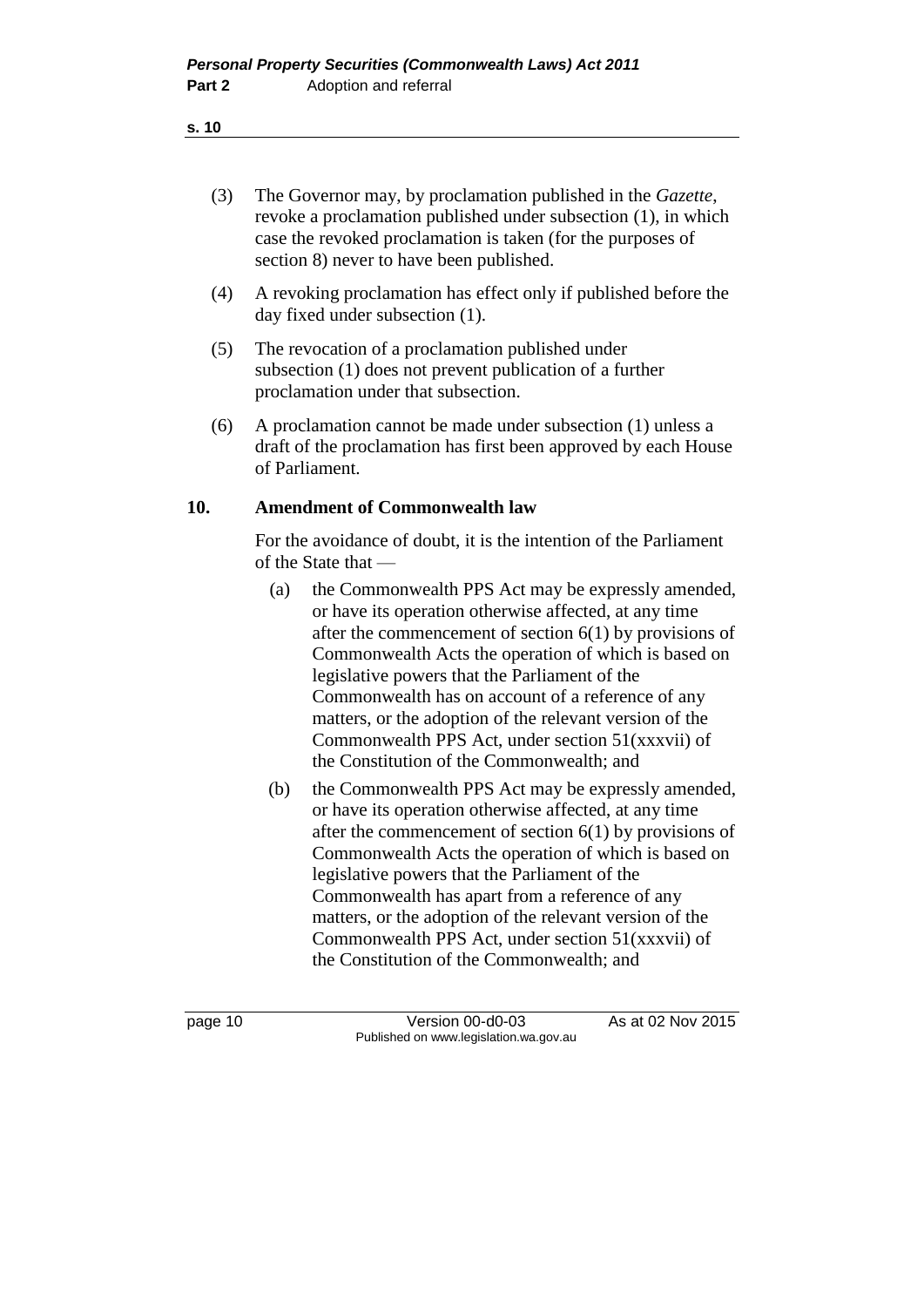### **11. Effect of termination of amendment references before termination of adoption of Commonwealth PPS Act**

- (1) If an amendment reference is terminated but the adoption of the relevant version of the Commonwealth PPS Act is not terminated, the termination of the amendment reference does not affect —
	- (a) laws that were made under the amendment reference (but not repealed) before that termination (whether or not they have come into operation before that termination); or
	- (b) the continued operation in the State of the Commonwealth PPS Act as in operation immediately before that termination or as subsequently amended or affected by —
		- (i) laws referred to in paragraph (a) that come into operation after that termination; or
		- (ii) provisions referred to in section  $10(b)$  or (c).
- (2) Accordingly, an amendment reference continues to have effect for the purposes of subsection (1) unless the adoption is terminated.
- (3) Subsection (1) does not apply to or in relation to an amendment of the Commonwealth PPS Act that is excluded from the operation of this section by the proclamation that terminates the amendment reference.
- (4) For the purposes of subsection  $(1)$ 
	- (a) the laws referred to in subsection  $(1)(a)$  include Commonwealth PPS instruments; and
	- (b) the reference in subsection  $(1)(b)$  to the Commonwealth PPS Act as in operation immediately before the

As at 02 Nov 2015 Version 00-d0-03 page 11 Published on www.legislation.wa.gov.au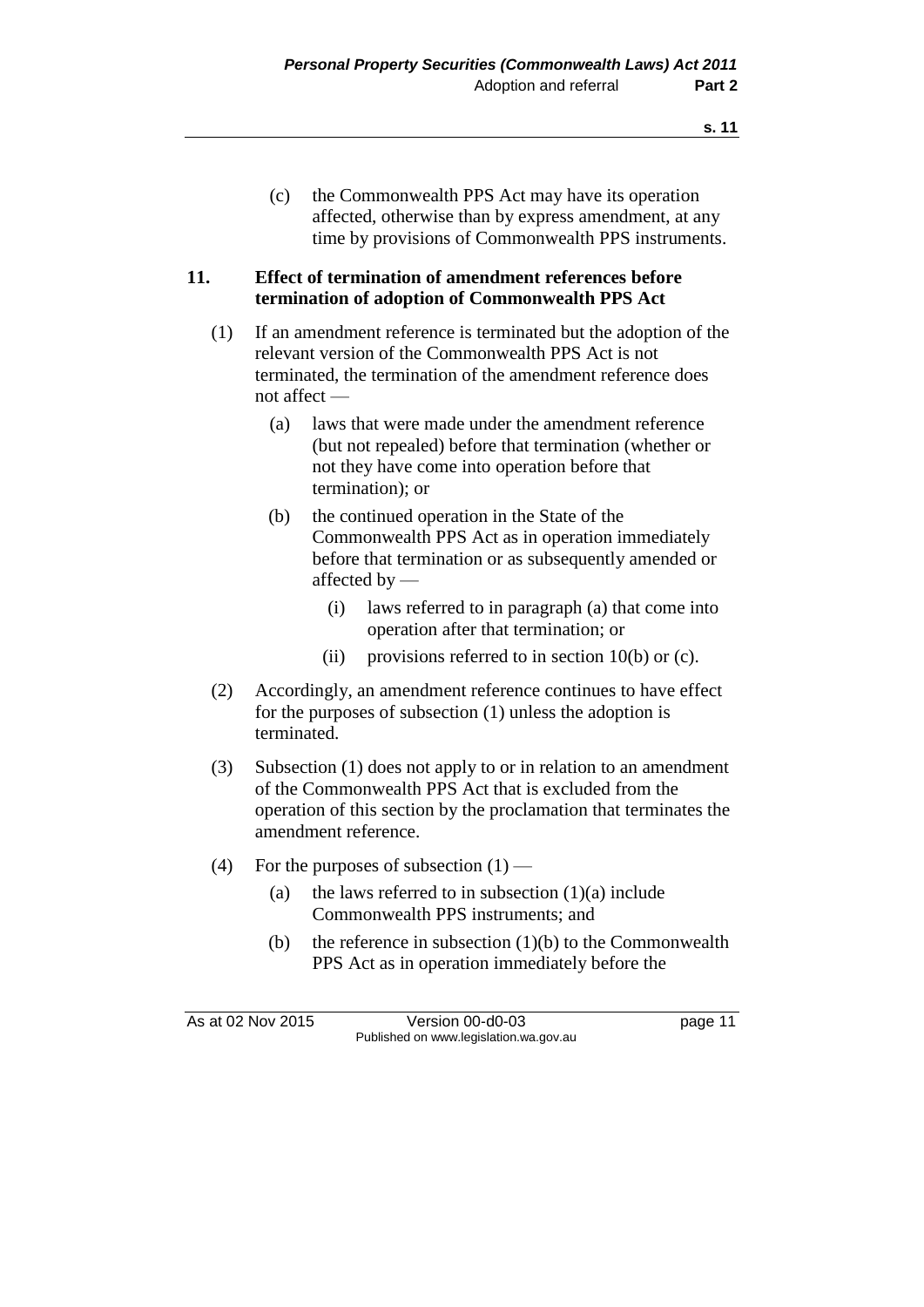termination of the amendment reference includes that legislation as affected by Commonwealth PPS instruments that have come into operation before that time.

page 12 Version 00-d0-03 As at 02 Nov 2015 Published on www.legislation.wa.gov.au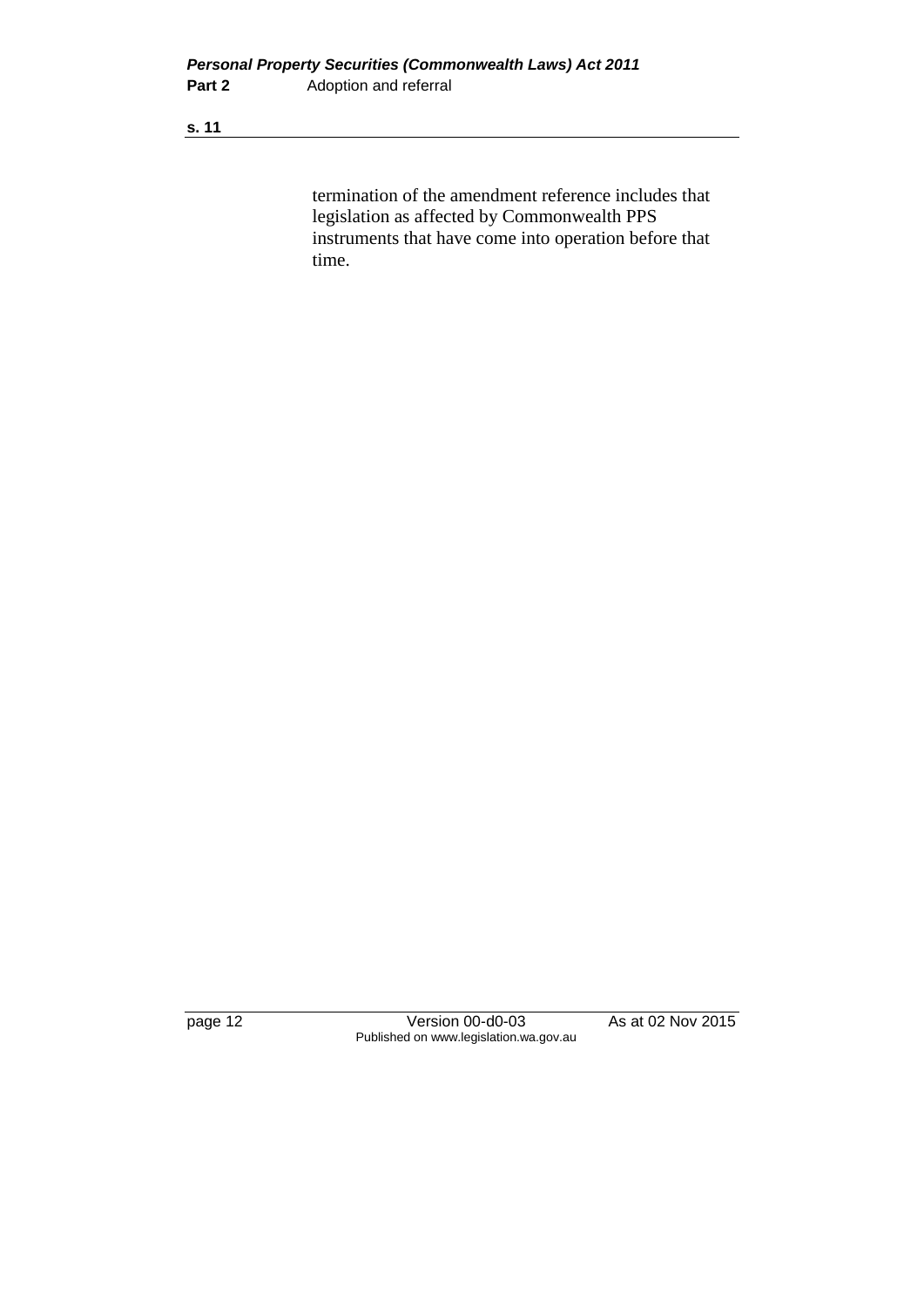# **Part 3 — Consequential provisions**

### **12. Terms used**

 $(1)$  In this Part —

*Commissioner* has the meaning given in the *Chattel Securities Act 1987* section 3(1);

*Commonwealth PPS Act* has the meaning given in section 3;

*compensation* includes damages and any other form of monetary compensation;

*PPS Register* means the register as defined in the *Personal Property Securities Act 2009* (Commonwealth) section 10;

*PPS Registrar* means the Registrar as defined in the *Personal Property Securities Act 2009* (Commonwealth) section 10;

*PPS transitional matter* means any of the following —

- (a) the provision of information to the Commonwealth, the PPS Registrar, any other officer of the Commonwealth or any other person for the purpose of assisting the Commonwealth in establishing the PPS Register;
- (b) a refusal to exercise a registration function under the *Bills of Sale Act 1899* section 6A, the *Chattel Securities Act 1987* section 3D or the *Co-operatives Act 2009* Schedule 3 clause 4C;
- (c) the administration of this Part;
- (d) the exercise of functions under this Part;

*Register Book* means the Register Book referred to in the *Bills of Sale Act 1899* section 11(1);

*Registrar* has the meaning given in the *Bills of Sale Act 1899* section 5;

*Registrar of Co-operatives* means the Registrar as defined in the *Co-operatives Act 2009* section 4(1).

(2) If a term is given a meaning in the *Personal Property Securities Act 2009* (Commonwealth), it has the same meaning in this Part.

As at 02 Nov 2015 Version 00-d0-03 page 13 Published on www.legislation.wa.gov.au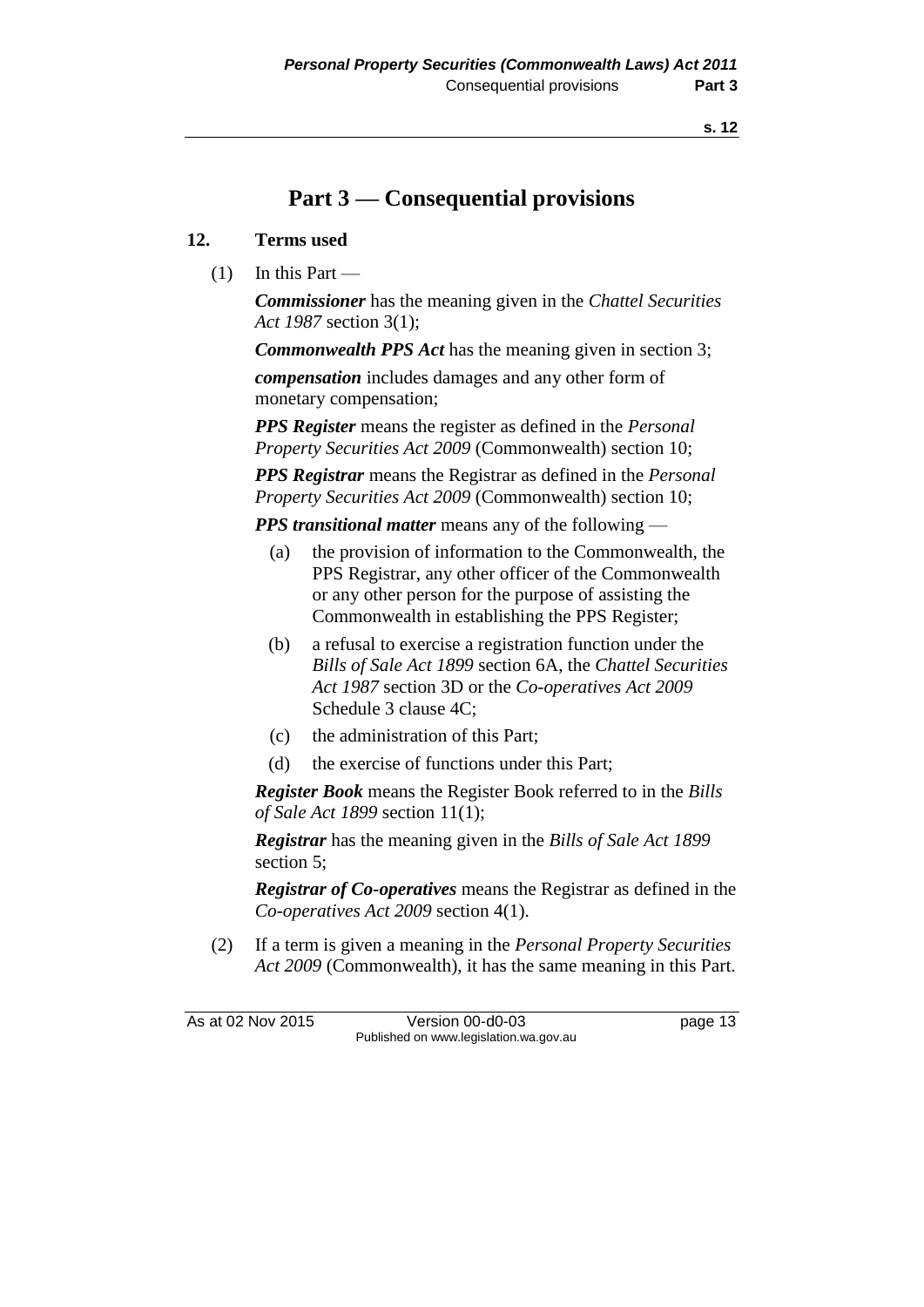### **13. Provision of information to the Commonwealth**

- (1) The Registrar is specifically authorised to provide the Commonwealth, the PPS Registrar or any other officer of the Commonwealth with such information recorded in, or concerning the use of, the Register Book as the Registrar considers appropriate in order to assist the Commonwealth in establishing the PPS Register.
- (2) The Commissioner is specifically authorised to provide the Commonwealth, the PPS Registrar or any other officer of the Commonwealth with such information recorded in, or concerning the use of, the register kept under the *Chattel Securities Act 1987* section 14 as the Commissioner considers appropriate in order to assist the Commonwealth in establishing the PPS Register.
- (3) The Registrar of Co-operatives is specifically authorised to provide the Commonwealth, the PPS Registrar or any other officer of the Commonwealth with such information recorded in, or concerning the use of, the register kept under the *Co-operatives Act 2009* Schedule 3 clause 18 as that Registrar considers appropriate in order to assist the Commonwealth in establishing the PPS Register.
- (4) The Commissioner, Registrar and the Registrar of Co-operatives may provide the information that they are authorised to provide under this section in whatever form (including by means of electronic data or in a form approved for the purposes of the *Personal Property Securities Act 2009* (Commonwealth)) as they consider appropriate.
- (5) The provisions of this section prevail to the extent of any inconsistency with the provisions of any other Act.

### **14. Compensation not payable in respect of PPS transitional matters**

- (1) Compensation is not payable by or on behalf of
	- (a) the State or an authority of the State; or

page 14 Version 00-d0-03 As at 02 Nov 2015 Published on www.legislation.wa.gov.au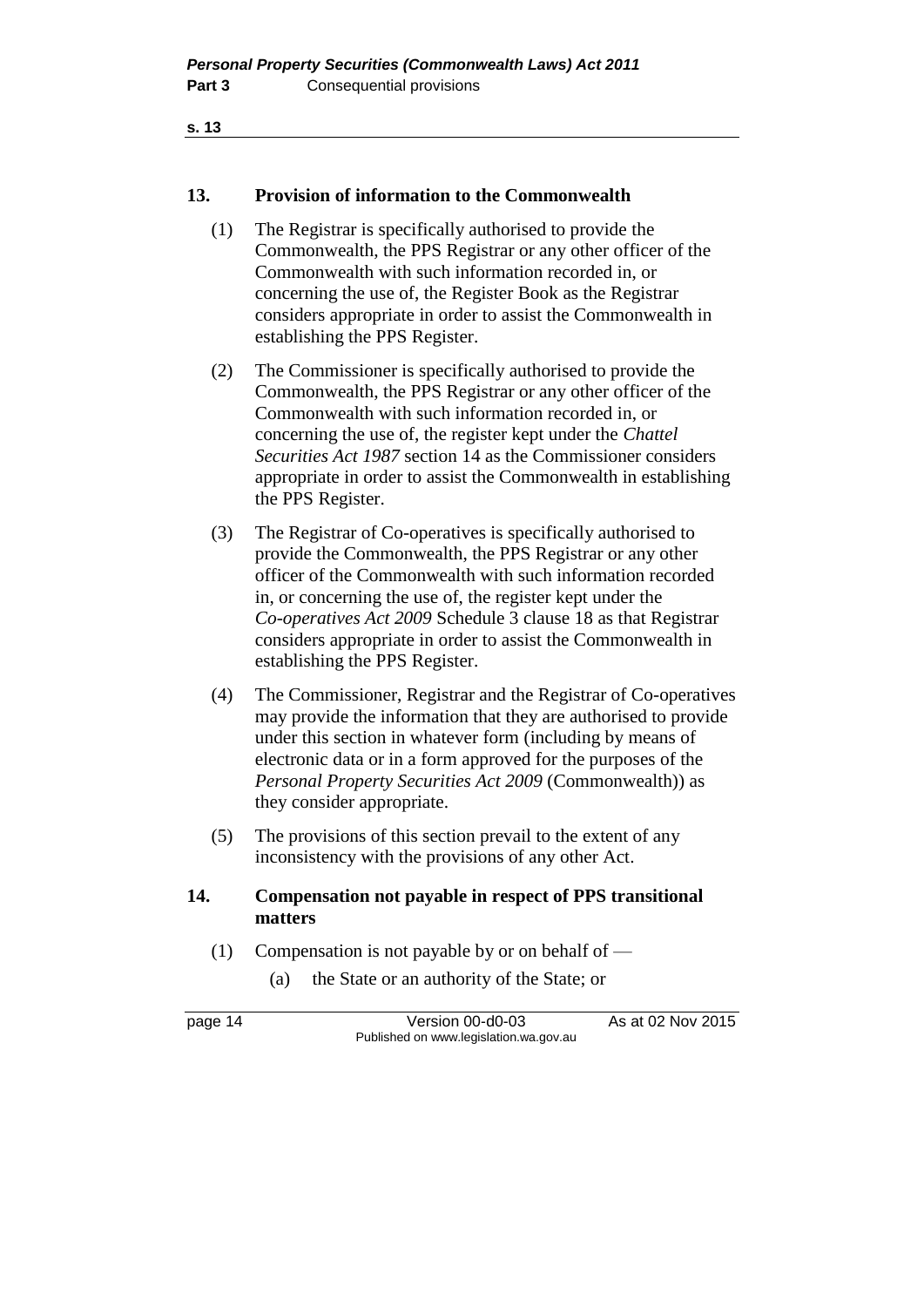(b) an officer, employee or agent of the State,

for an act or omission that is a PPS transitional matter or that arises (directly or indirectly) from a PPS transitional matter.

### (2) Subsection  $(1)$  —

- (a) applies only in respect of acts done or omitted to be done in good faith; and
- (b) does not apply to acts or omissions that cause personal injury to a person or the death of a person.

### **15. Implied power to make declaration that licence etc. not personal property**

A power conferred by an Act on any person or body to make subsidiary legislation that grants or confers, or provides for the granting or conferral of, a licence or other State statutory right as defined in section 3 includes the power to declare that the licence or right is not personal property for the purposes of the *Personal Property Securities Act 2009* (Commonwealth).

### **16. References to charges and fixed and floating charges**

- (1) This section applies in relation to a reference to a charge, a fixed charge, or a floating charge, over property in a law of this State, or in a security agreement, but only to the extent that —
	- (a) the charge referred to has attached to personal property; and
	- (b) the title to the personal property to which the charge has attached is in the grantor.
- (2) This section does not apply in relation to
	- (a) the *Personal Property Securities Act 2009* (Commonwealth) section  $12(2)(a)$  and (b) or 19(4); or
	- (b) a reference to a charge, a fixed charge or a floating charge, if the charge referred to is a perfected security interest that is provided for by a transfer of an account or chattel paper.

As at 02 Nov 2015 Version 00-d0-03 page 15 Published on www.legislation.wa.gov.au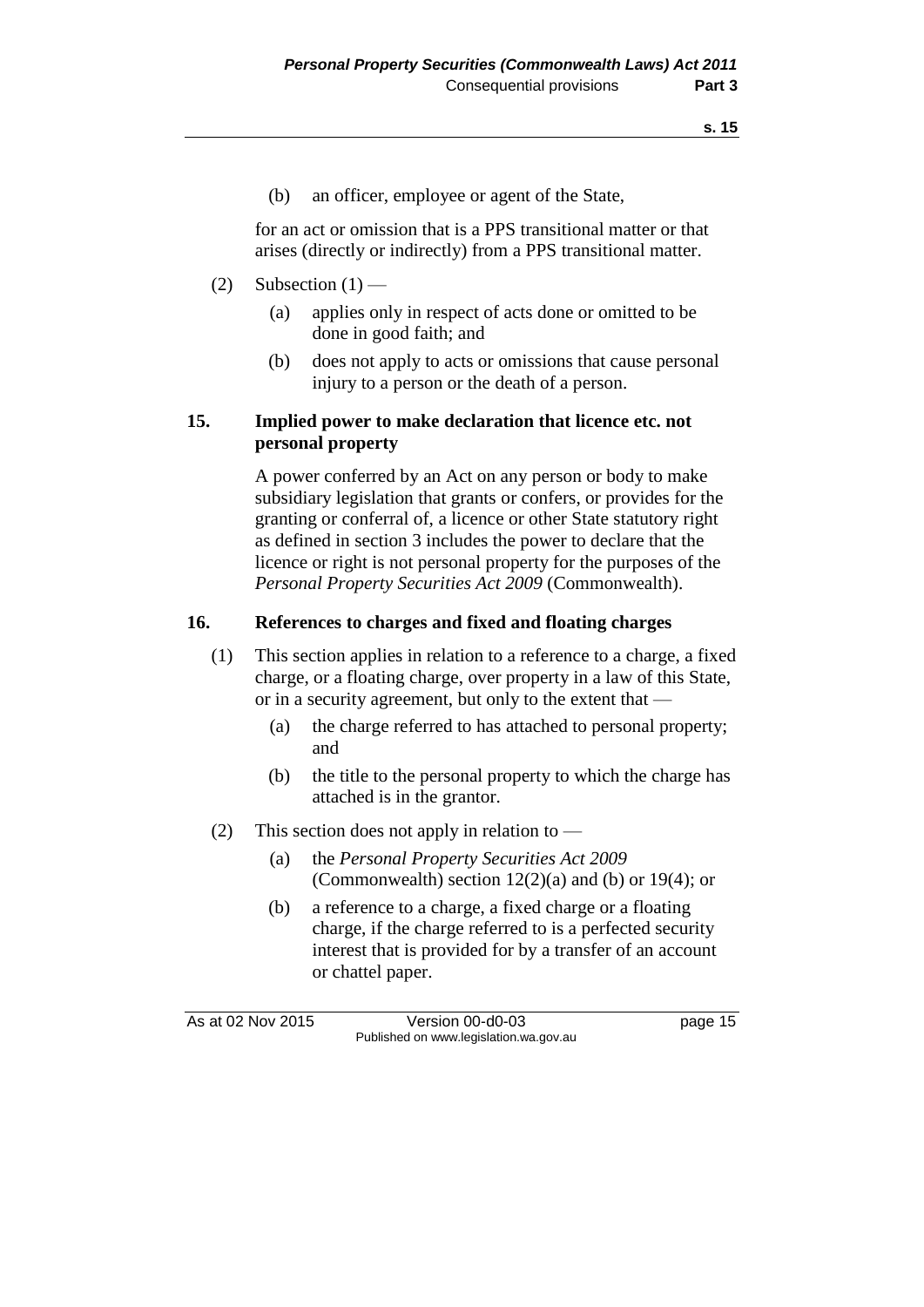- (3) A reference to a charge over property is taken to be a reference to a security interest that has attached to —
	- (a) a circulating asset; or
	- (b) personal property that is not a circulating asset.
- (4) A reference to a fixed charge over property is taken to be a reference to a security interest that has attached to personal property that is not a circulating asset.
- (5) A reference to a floating charge over property is taken to be a reference to a security interest that has attached to a circulating asset.

### **17. Enforcement of and other dealings with PPS security interests restricted in certain circumstances**

 $(1)$  In this section —

*order* includes a direction or notice;

*PPS security interest* means a security interest to which the Commonwealth PPS Act applies (including a transitional security interest);

*relevant State property law* means each of the following —

- (a) the *Criminal Property Confiscation Act 2000*;
- (b) the *Land Administration Act 1997*;
- (c) the *Local Government Act 1995*;
- (d) the *Rail Safety National Law (WA) Act 2015*;
- (e) the *Residential Parks (Long-stay Tenants) Act 2006*;
- (f) the *Residential Tenancies Act 1987*;
- (g) the *Shipping and Pilotage Act 1967*;
- (h) the *Warehousemen's Liens Act 1952*;
- (i) the *Western Australian Marine Act 1982* section 62;
- (j) an Act or subsidiary legislation (or a provision of an Act or subsidiary legislation) that is prescribed by the regulations to be a relevant State property law.

page 16 Version 00-d0-03 As at 02 Nov 2015 Published on www.legislation.wa.gov.au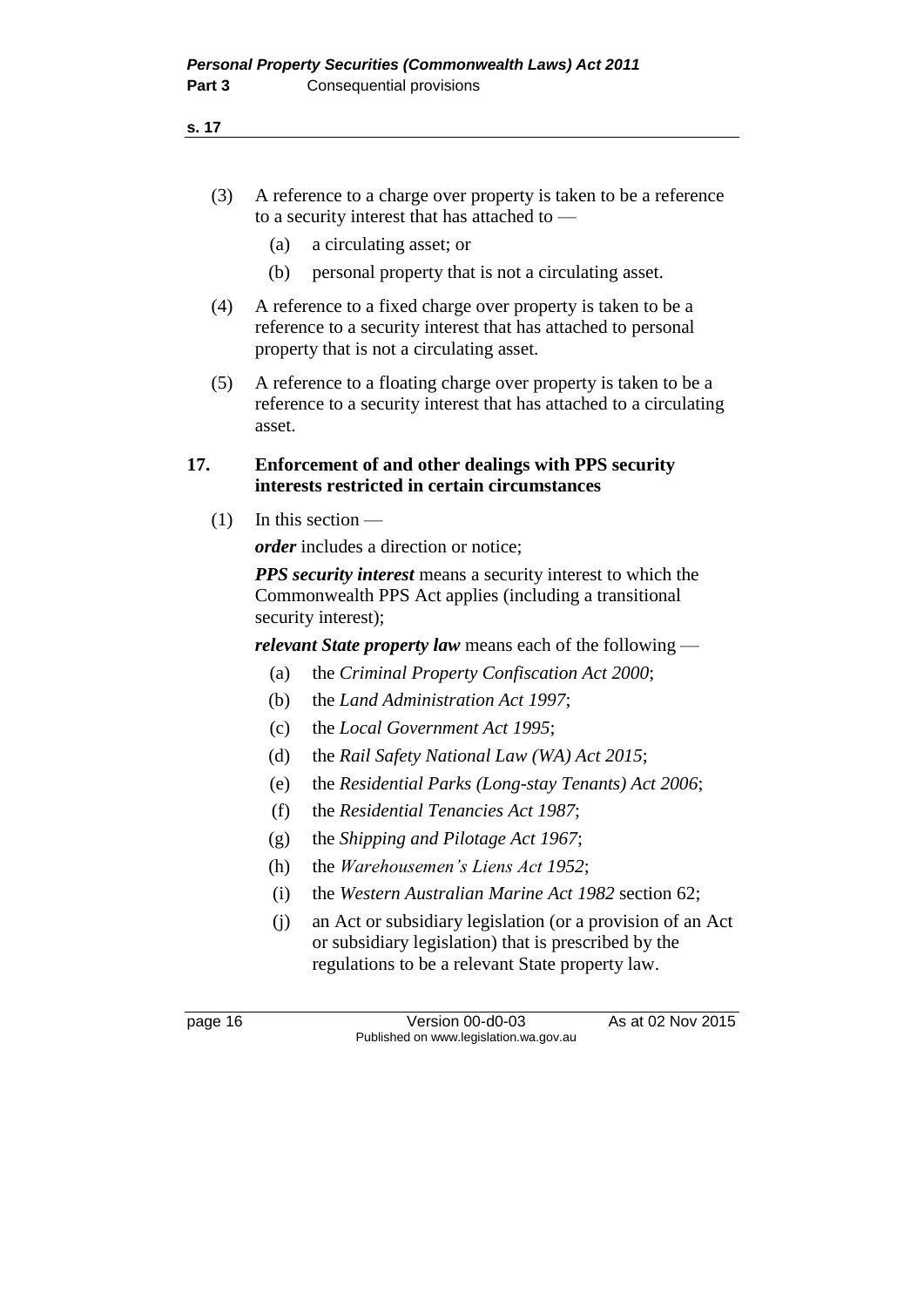- (2) On and from the registration commencement time (but subject to this section and the regulations), a person may not take action to enforce a PPS security interest in personal property or otherwise deal with the interest or property —
	- (a) if the action or dealing is (or would be) inconsistent with a relevant State property law (or an order made under such a law) that —
		- (i) requires, authorises or permits the property to be dealt with in a particular manner (including by disposing of the property whether by sale, destruction or any other means); or
		- (ii) prohibits or prevents the property being dealt with in a particular manner or places other limitations or restrictions on how the property may be dealt with;

or

- (b) if the action or dealing would operate to prevent, impede or defeat the making of an application to a court, tribunal or any other person or body under a relevant State property law with respect to how the property is to be dealt with; or
- (c) in such other circumstances as may be prescribed by the regulations.
- (3) This section does not
	- (a) affect the meaning or operation of a relevant State property law in its application to interests other than PPS security interests; or
	- (b) affect the meaning or operation of a relevant State property law to the extent that the law would (even if subsection (2) had not been enacted) be capable of operating according to its tenor because it is —
		- (i) a law of the State capable of operating concurrently with the Commonwealth PPS Act; or

As at 02 Nov 2015 Version 00-d0-03 page 17 Published on www.legislation.wa.gov.au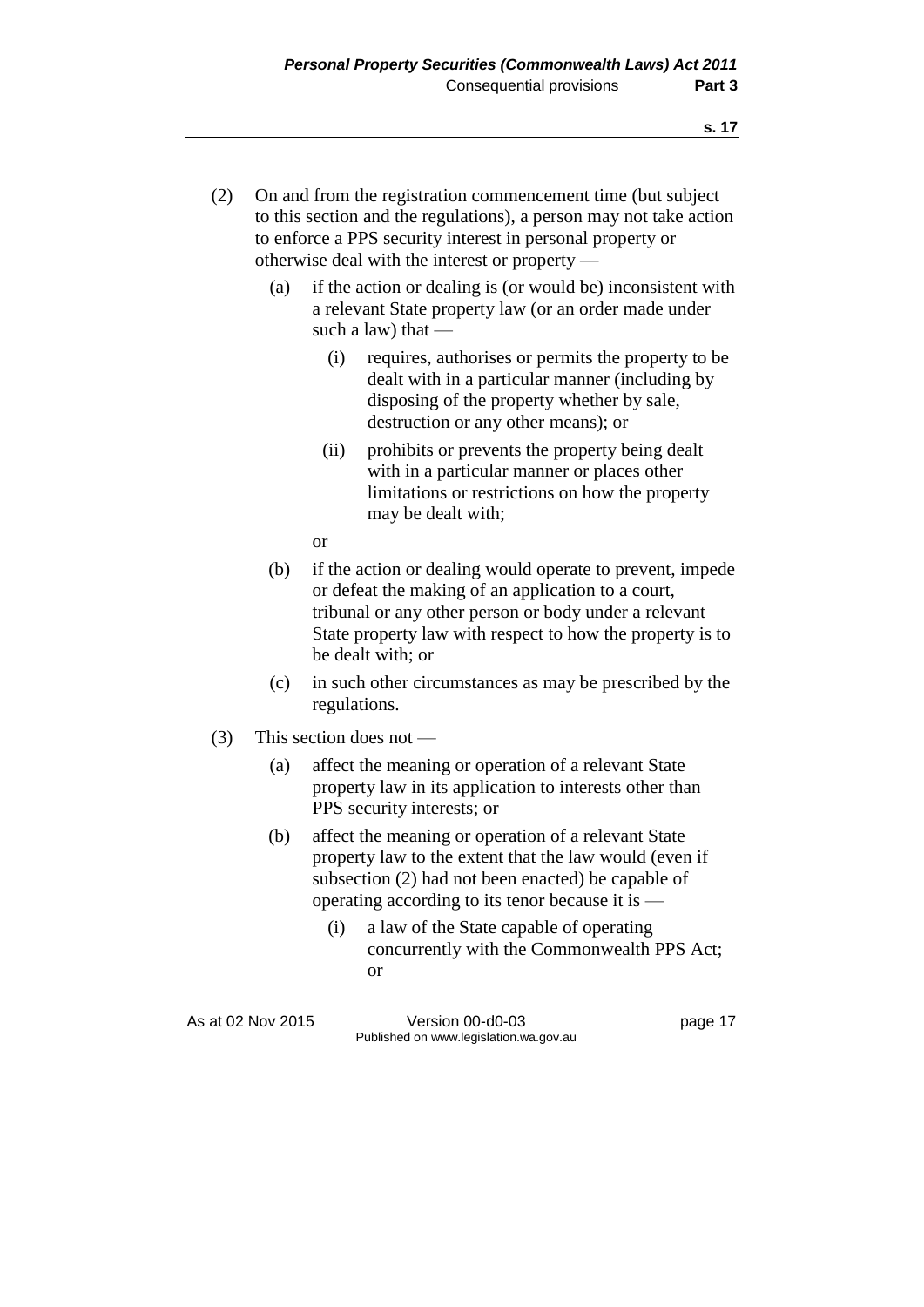- (ii) a law of the State that makes provision for a matter mentioned in the Commonwealth PPS Act section  $245(2)(a)$ , (b) or (c); or
- (iii) a law of the State the effect of which is covered by the Commonwealth PPS Act section 258(2);

or

- (c) prevent the enforcement of, or other dealings with, a PPS security interest —
	- (i) by the State or an instrumentality or other agency of the State; or
	- (ii) by any other person (or person belonging to a class of persons) prescribed by the regulations.

*[Section 17 amended: No. 21 of 2015 s. 50.]*

### **18. Bills of sale records**

- (1) On and from the day on which the *Bills of Sale Act 1899* is repealed, the Register Book kept, bills of sale lodged and affidavits filed under that Act are taken to be a record (the *record*) kept by the Commissioner as defined in the *Consumer Affairs Act 1971* section 4(1).
- (2) A person is entitled to the following
	- (a) a copy or extract of a bill of sale lodged or an affidavit filed under the *Bills of Sale Act 1899*;
	- (b) a copy or extract of a bill of sale or an affidavit certified by the Commissioner to be a true copy,

on payment of the prescribed fee, if any.

- (3) The Governor may make regulations prescribing fees for the purposes of this section.
- (4) This section expires on the last day of the period of 7 years after registration commencement time as defined in the *Personal Property Securities Act 2009* (Commonwealth) section 306(2).

page 18 Version 00-d0-03 As at 02 Nov 2015 Published on www.legislation.wa.gov.au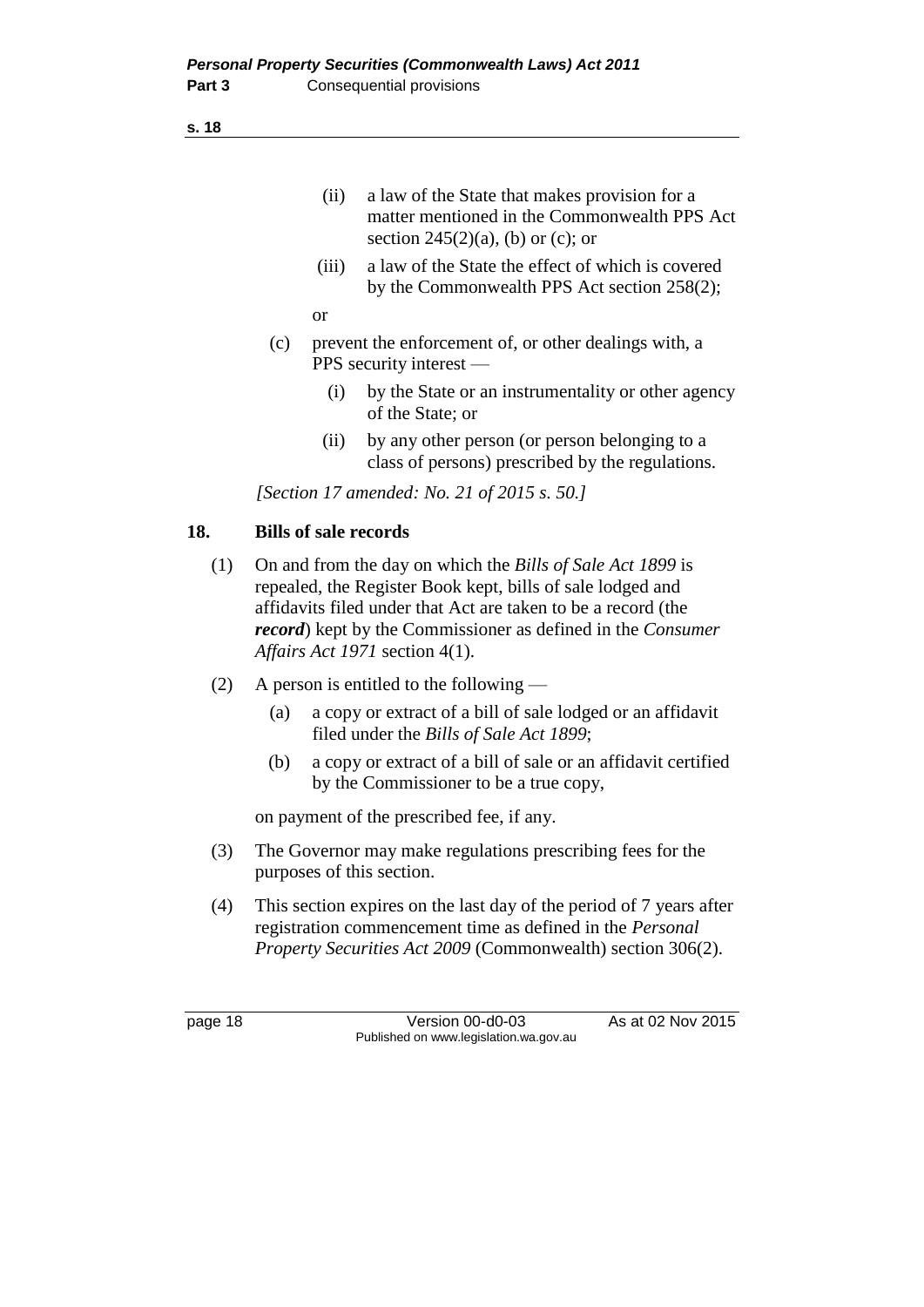### **19. Regulations for transitional matters**

(1) In this section —

*commencement day* means the day on which this Act receives the Royal Assent;

*Gazettal day* means the day on which transitional regulations are published in the *Gazette*;

*transitional matter* means any matter of a transitional or savings nature arising from the enactment of the adoption of the relevant version of the Commonwealth PPS Act;

*transitional regulations* means regulations under subsection (2).

- (2) The Governor may make regulations prescribing all matters that are required, necessary or convenient to be prescribed in relation to a transitional matter.
- (3) Transitional regulations can only be made before the end of the period of 12 months beginning on commencement day.
- (4) If transitional regulations provide that a state of affairs is to be taken to have existed, or not to have existed, on and from a day (the *operative day*) that is earlier than Gazettal day, the regulations have effect according to their terms as long as the operative day is not earlier than commencement day.
- (5) If transitional regulations contain a provision referred to in subsection (4), the provision does not operate so as to —
	- (a) affect in a manner prejudicial to any person (other than the State), the rights of that person existing before Gazettal day; or
	- (b) impose liabilities on any person (other than the State or an authority of the State) in respect of anything done or omitted to be done before Gazettal day.

### **20. Regulations**

The Governor may make regulations prescribing all matters that are required or permitted by this Act to be prescribed, or are

As at 02 Nov 2015 Version 00-d0-03 page 19 Published on www.legislation.wa.gov.au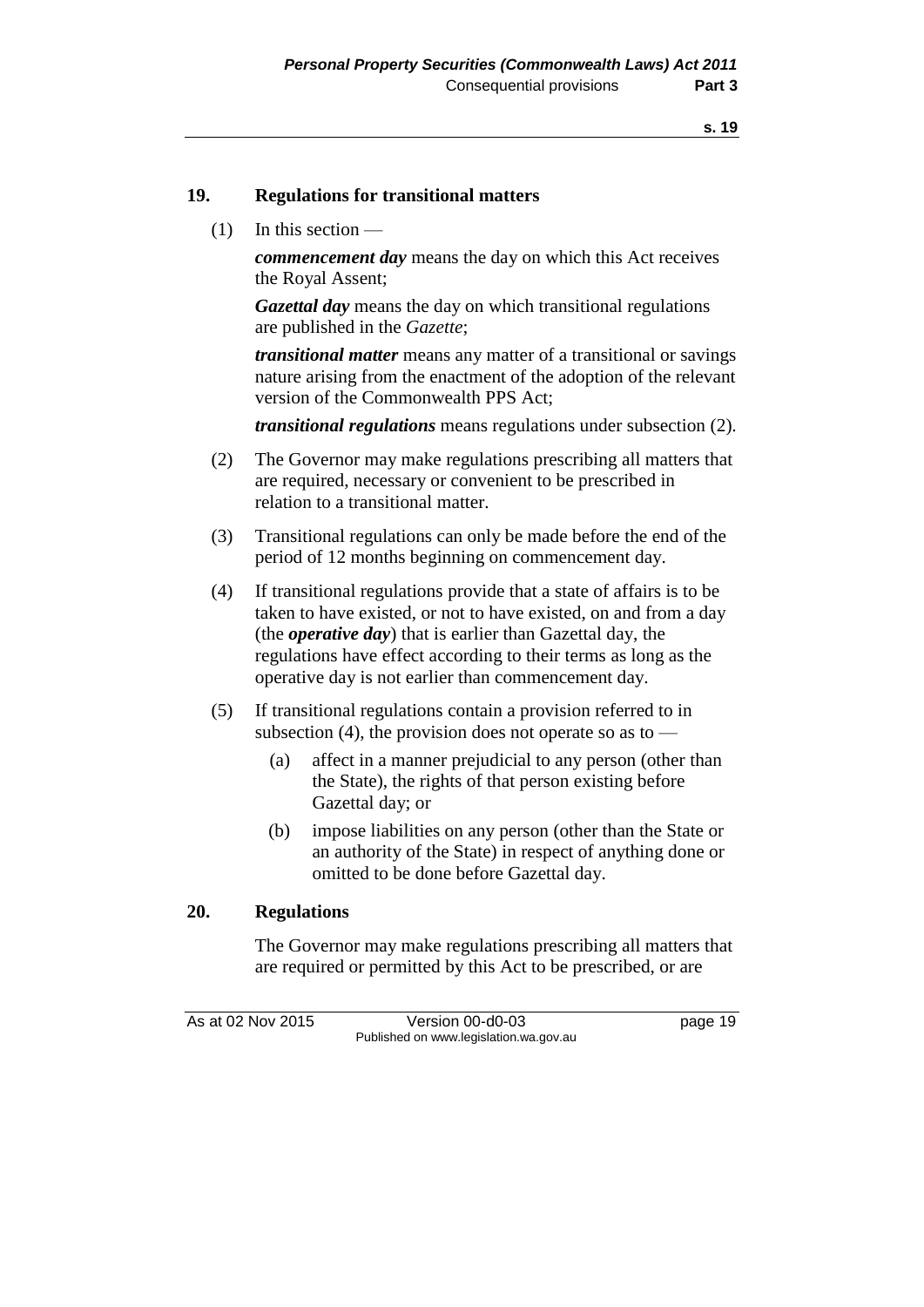necessary or convenient to be prescribed for giving effect to the purposes of this Act.

page 20 Version 00-d0-03 As at 02 Nov 2015 Published on www.legislation.wa.gov.au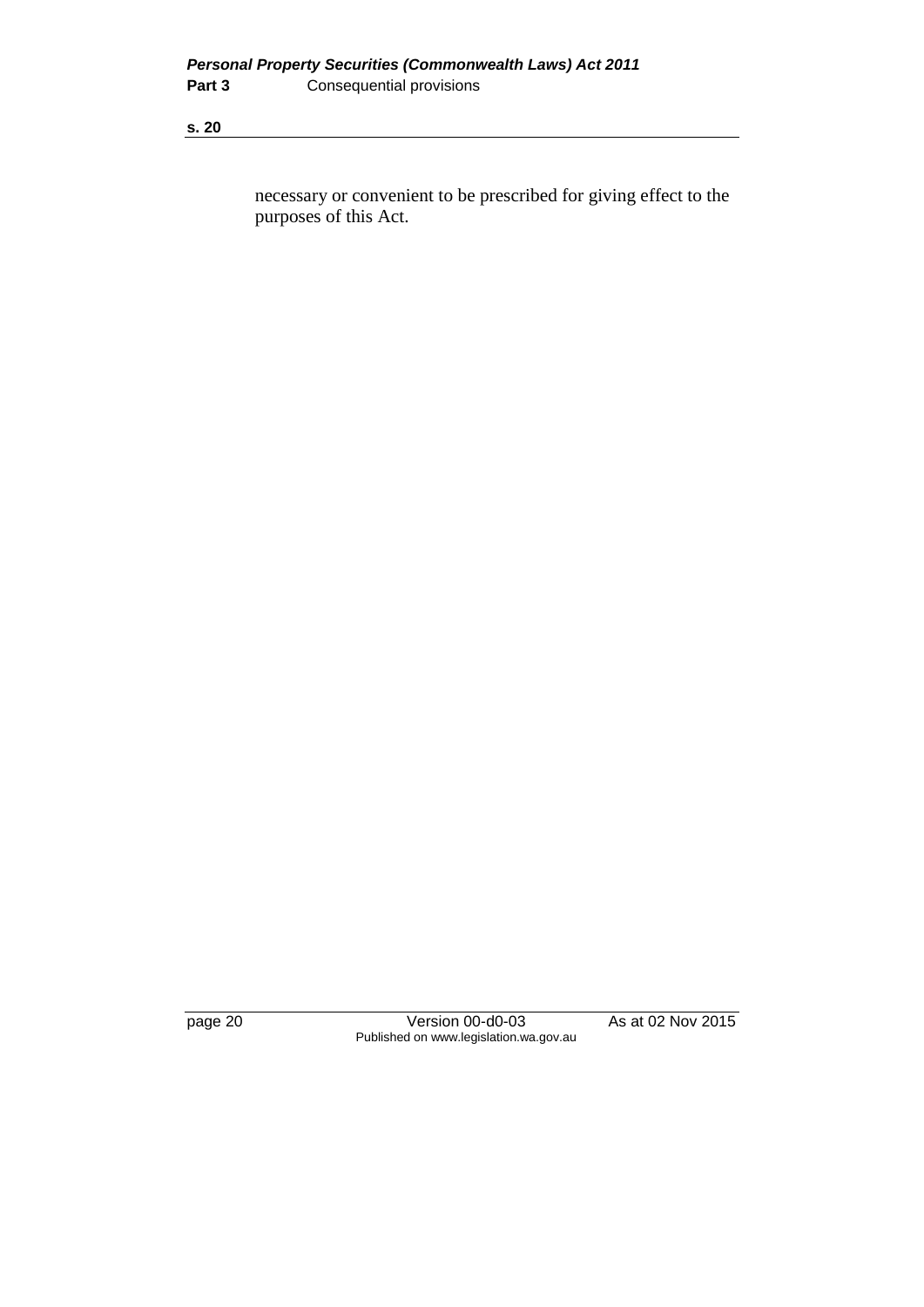# **Notes**

This is a compilation of the *Personal Property Securities (Commonwealth Laws) Act 2011* and includes amendments made by other written laws. For provisions that have come into operation see the compilation table. For provisions that have not yet come into operation see the uncommenced provisions table.

### **Compilation table**

| <b>Short title</b>                                                               | <b>Number</b><br>and year | Assent      | <b>Commencement</b>                                                                                                                                                                                                                                                   |
|----------------------------------------------------------------------------------|---------------------------|-------------|-----------------------------------------------------------------------------------------------------------------------------------------------------------------------------------------------------------------------------------------------------------------------|
| <b>Personal Property</b><br><i>Securities</i><br>(Commonwealth Laws)<br>Act 2011 | 41 of 2011                | 4 Oct 2011  | Pt. 1: 4 Oct 2011<br>(see s. $2(1)(a)$ );<br>Act other than s. $1, 2, 8(2)$ and<br>$(3)$ and 16: 5 Oct 2011<br>(see s. $2(1)(b)$ );<br>s. 16:30 Jan 2012<br>(see s. $2(1)(c)$ and Cwlth<br>Legislative Instrument<br>No. F2011L02397 cl. 5<br>registered 21 Nov 2011) |
| Rail Safety National Law<br>(WA) Act 2015 Pt. 5                                  | 21 of 2015                | 17 Sep 2015 | $2$ Nov 2015 (see s. 2(b) and<br>Gazette 16 Oct 2015 p. 4149)                                                                                                                                                                                                         |

### **Uncommenced provisions table**

To view the text of the uncommenced provisions see *Acts as passed* on the WA Legislation website.

| <b>Short title</b>                                                                                   | <b>Number</b><br>and year | Assent     | <b>Commencement</b>                                                       |
|------------------------------------------------------------------------------------------------------|---------------------------|------------|---------------------------------------------------------------------------|
| <b>Personal Property</b><br>Securities (Commonwealth)<br><i>Laws</i> ) $Act$ 2011 s. 8(2) and<br>(3) | 41 of 2011                | 4 Oct 2011 | s. $8(2)$ and $(3)$ : to be<br>proclaimed (see s. $2(1)(d)$ ) and<br>2(2) |

As at 02 Nov 2015 Version 00-d0-03 page 21 Published on www.legislation.wa.gov.au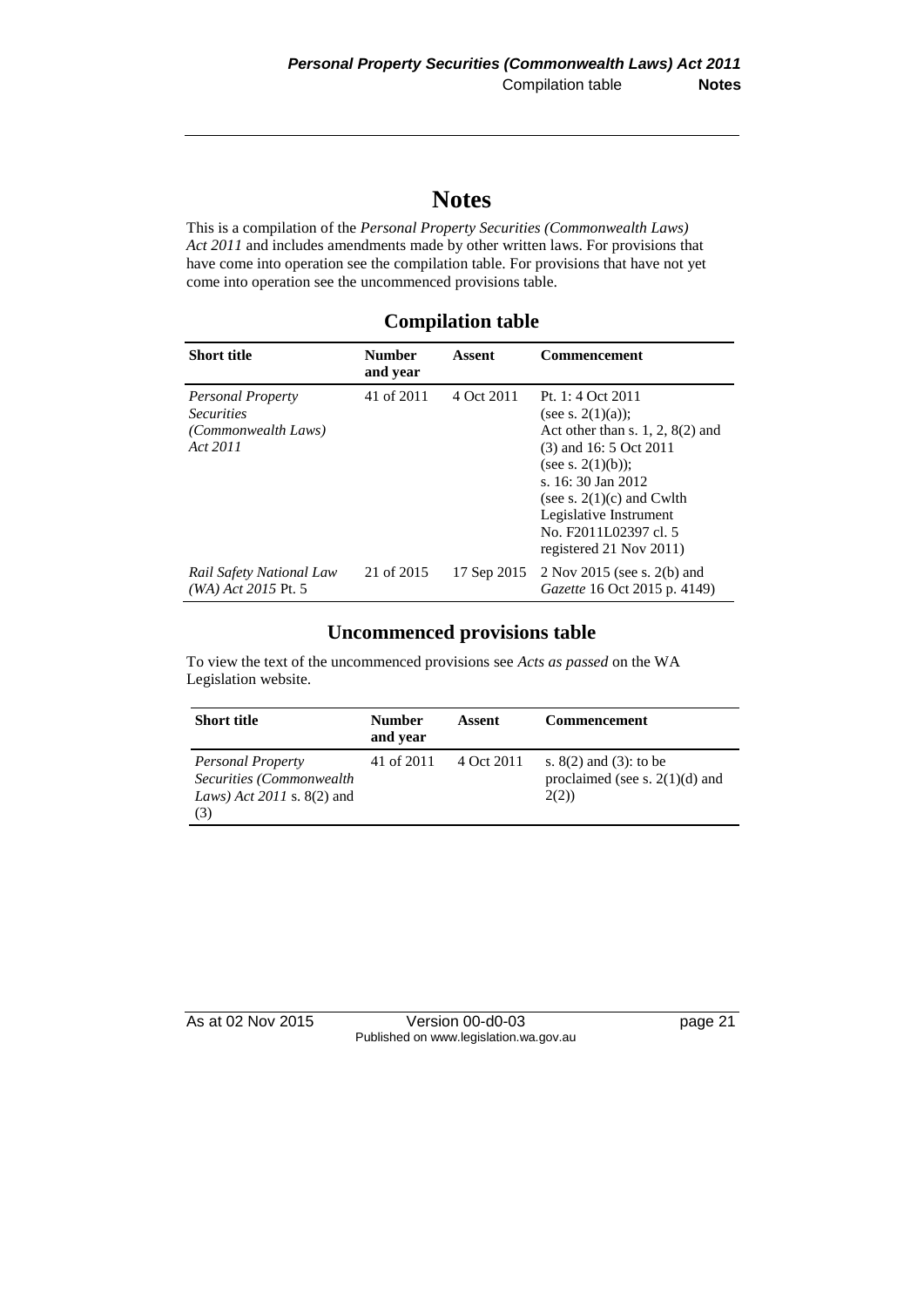#### Defined terms

### **Defined terms**

[This is a list of terms defined and the provisions where they are defined. The list is not part of the law.]

| <b>Defined term</b> | Provision(s) |
|---------------------|--------------|
|                     |              |
|                     |              |
|                     |              |
|                     |              |
|                     |              |
|                     |              |
|                     |              |
|                     |              |
|                     |              |
|                     |              |
|                     |              |
|                     |              |
|                     |              |
|                     |              |
|                     |              |
|                     |              |
|                     |              |
|                     |              |
|                     |              |
|                     |              |
|                     |              |
|                     |              |
|                     |              |
|                     |              |
|                     |              |
|                     |              |
|                     |              |
|                     |              |
|                     |              |
|                     |              |
|                     |              |
|                     |              |
|                     |              |
|                     |              |
|                     |              |
|                     |              |
|                     |              |
|                     |              |
|                     |              |
|                     |              |
|                     |              |

page 22

Version 00-d0-03 Published on www.legislation.wa.gov.au As at 02 Nov 2015